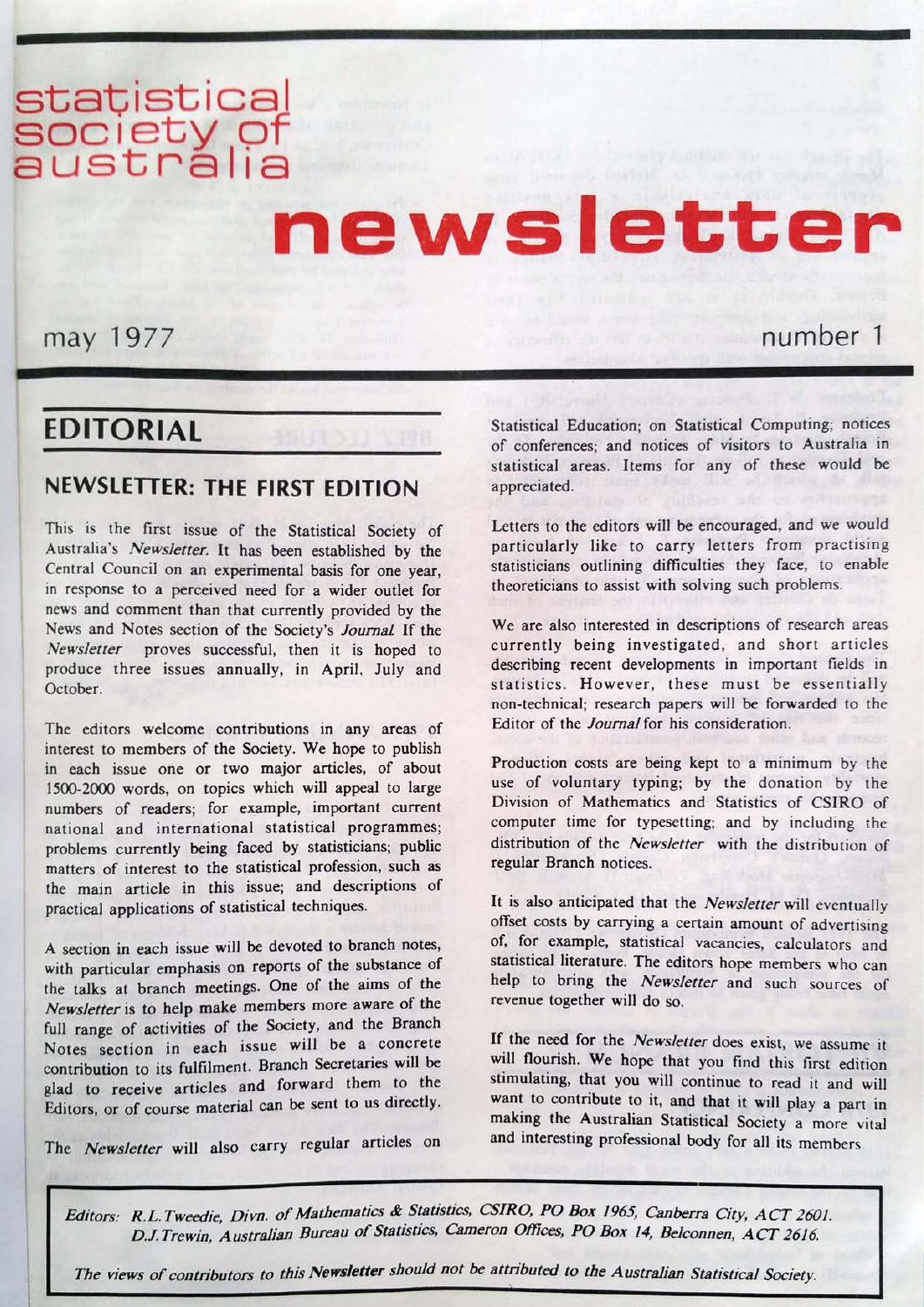# **Statistical** Society of<br>Australia

# **News**

#### **ISSUE NO. 160**

**September 2017**

| <b>Editorial</b>                                                 | 2  |
|------------------------------------------------------------------|----|
| Events                                                           | Δ  |
| Christopher Robin Heathcote,<br>1931-2016, and Statistics at ANU | 5  |
| OLD Branch                                                       | 18 |
| <b>VIC Branch</b>                                                | 19 |
| <b>SA Branch</b>                                                 | 19 |
| From the Office                                                  | 20 |

# **From the Acting Editor**

This issue of the SSA Newsletter will be the last in the quarterly format. It is sad to see a part of the fabric of the Society disappear; however, the Society is convinced that the new monthly eNewsletter will be more effective and timely in meeting the communication needs of its members. The President of SSA has written elsewhere in this issue about the Newsletter and its Editors.

Chip Heathcote died on July 18th 2016, and a short obituary written by Alan Welch was circulated to SSA members. Eugene Seneta has written an extended obituary for Chip, which he has interwoven with a history of Statistics at the ANU and with some of Eugene's reminiscences of Chip and the ANU. It is published in full in this issue; we hope you enjoy reading it.

## **Doug Shaw**

Acting Editor

This is a very special SSA Newsletter because it is the last quarterly issue. Since Dennis Trewin and Richard Tweedie set up the first Newsletter in 1977 many dedicated members of the Statistical Society have put in considerable effort in managing this important communication tool for the Society.

The list here shows the names of those who held the position of Newsletter Editor until the end of 2015. After having been SSA Newsletter editor from 1982 until 2001, Doug Shaw then took over as Acting Editor, never intending to make it a long-term role.

Due to the struggle to find new editors, and because of the introduction of the recent eNewsletter, it was decided to discontinue the quarterly SSA Newsletter after almost forty years.

Thank you to everyone who has contributed their time, expertise and writing skills. Thank you especially to the Editors, the Branch Newsletter contacts, the many, many authors of articles and the Society members who have supported this SSA icon over the years.

**Scott Sisson**  SSA President

#### **Editors**

**Dennis Trewin**  (May 1977 – November 1980)

**Richard Tweedie**  (May 1977 – February 1982)

**Chris Edwards**  (May 1978 – August 1980)

**Bob Forrester**  (November 1980 – May 2001)

**Ian McRae**  (February 1981 – May 1984)

**Doug Shaw**  (May 1982 – May 2001)

**Ray Barge**  (August 1984 – February 1986)

**Eden Brinkley**  (May 1986 – May 2003)

**Alice Richardson**  (August 2001 – November 2014)

**Michael Adena**  (August 2003 – November 2014)

**Sonia Langford**  (February 2015 – November 2015)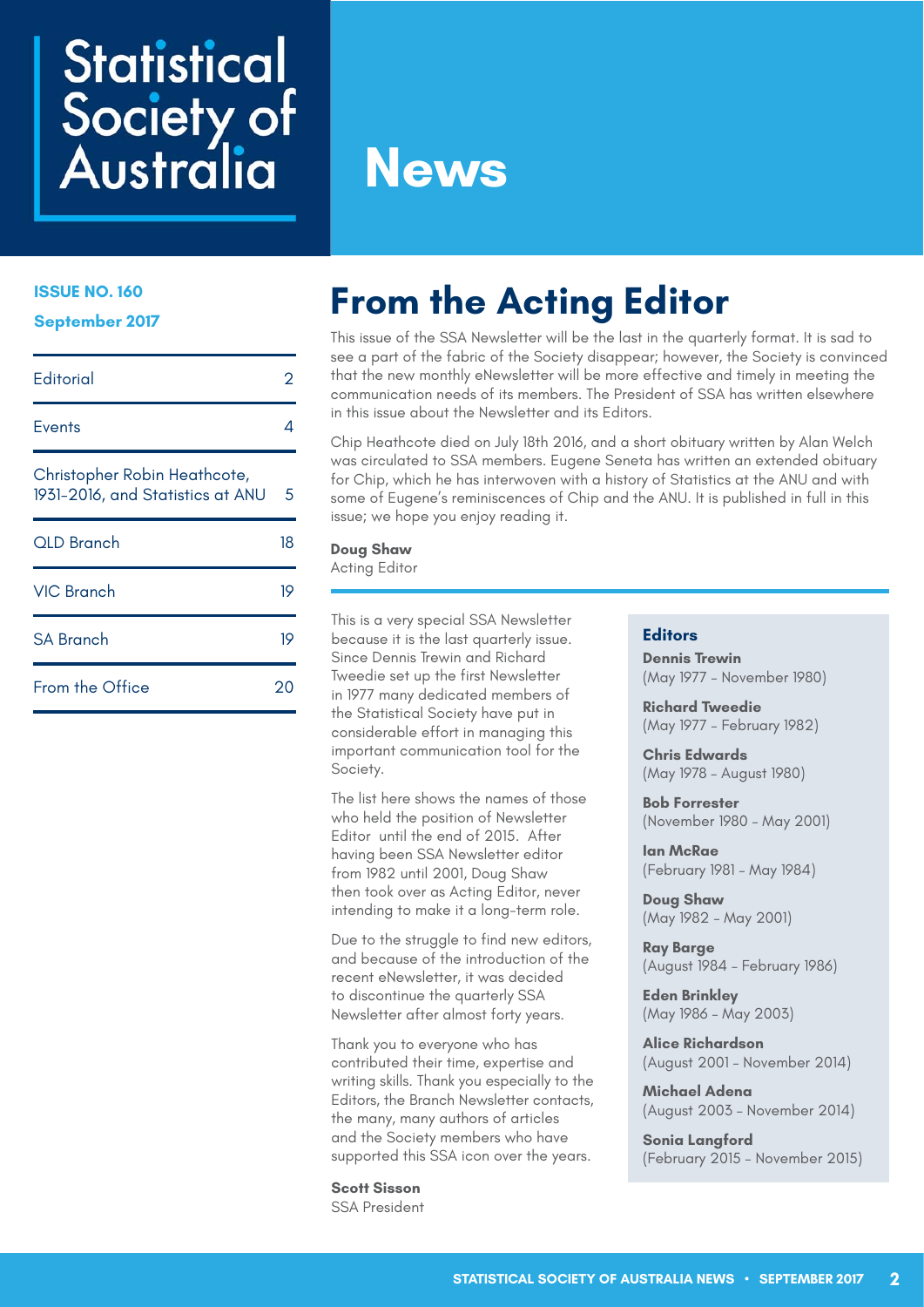# **Statistical** Society of<br>Australia

#### **SEPTEMBER 2017 Issue 160**

## **SSA**

PO Box 213, Belconnen ACT 2616 Phone 02 6251 3647 Email [eo@statsoc.org.au](mailto:eo%40statsoc.org.au?subject=) Website [www.statsoc.org.au](http://www.statsoc.org.au)

**Editor** Dr Douglas Shaw, Acting Editor

#### **Correspondence**

Please direct all editorial correspondence to Email [eo@statsoc.org.au](mailto:eo%40statsoc.org.au?subject=)

#### **Disclaimer**

The views of contributors to this Newsletter should not be attributed to the Statistical Society of Australia, Inc.

## **Bayesian Statistics**

Chair: Christopher Drovandi [c.drovandi@qut.edu.au](mailto:c.drovandi@qut.edu.au) http://www.statsoc.org.au/sections/ bayesian-statistics.htm

## **Environmental Statistics**

Co-Chair: David Warton [dwarton@maths.unsw.edu.au](mailto:dwarton%40maths.unsw.edu.au?subject=) Co-Chair: Jakub Stoklosa [j.stoklosa@unsw.edu.au](mailto:j.stoklosa%40unsw.edu.au?subject=) [http://www.statsoc.org.au/](http://www.statsoc.org.au/environmental-statistics.htm) [environmental-statistics.htm](http://www.statsoc.org.au/environmental-statistics.htm)

## **Business Analytics**

Chair: Mark Griffin [m.griffin@adasis-oz.com](mailto:m.griffin%40adasis-oz.com?subject=) [http://www.statsoc.org.au/sections/](http://www.statsoc.org.au/sections/business-analytics/) [business-analytics/](http://www.statsoc.org.au/sections/business-analytics/)

## **Statistical Education**

Chair: Peter Howley Peter.Howley@newcastle.edu.au http://www.statsoc.org.au/statisticaleducation.htm

## **Official Statistics**

Chair: Stephen Horn [srthorn@effect.net.au](mailto:srthorn%40effect.net.au?subject=) [http://www.statsoc.org.au/sections/](http://www.statsoc.org.au/sections/official-statistics/) [official-statistics/](http://www.statsoc.org.au/sections/official-statistics/)

## **Biostatistics**

Co-Chair: Sabine Braat [s.braat@unimelb.edu.au](mailto:s.braat%40unimelb.edu.au%20?subject=) Co-Chair: Karen Lamb [karen.lamb@deakin.edu.au](mailto:karen.lamb%40deakin.edu.au?subject=) http://www.statsoc.org.au/medical\_ statistics

## **Young Statisticians' Network**

Raaj Kishore Biswas [RaajKishore.Biswas@usq.edu.au](mailto:RaajKishore.Biswas@usq.edu.au) http://www.statsoc.org.au/aboutyoung-stats.htm

## **Section Chairs SSA Central Council**

## **Executive Committee**

President: Scott Sisson Secretary: Doug Shaw [secretary@statsoc.org.au](mailto:secretary%40statsoc.org.au?subject=)

## **Branch Presidents and Branch Secretaries**

## **Canberra**

President: Robert Clark Secretary: Warren Müller [secretary.canberrabranch@statsoc.org.](mailto:secretary.canberrabranch%40statsoc.org.au%0D?subject=) [au](mailto:secretary.canberrabranch%40statsoc.org.au%0D?subject=)

## **New South Wales**

President: Michael Stewart Secretary: Thomas Fung [secretary.nswbranch@statsoc.org.au](mailto:secretary.nswbranch%40statsoc.org.au%20?subject=)

## **Queensland**

President: Lee Jones Secretary: Dimitrios Vagenas [dimitrios.vagenas@qut.edu.au](mailto:dimitrios.vagenas%40qut.edu.au?subject=)

## **South Australia**

President: Julian Whiting Secretary: Paul Sutcliffe sutters@bigpond.net.au

## **Victoria**

President: Jessica Kasza Secretary: Charles Gray [vic.branch@statsoc.org.au](mailto:vicbranch%40statsoc.org.au?subject=)

## **Western Australia**

President: Alethea Rea Secretary: Tom Davidson [tom.davidson@abs.gov.au](mailto:tom.davidson%40abs.gov.au?subject=)

Further contact details for Society Secretaries and Section Chairs can be obtained by contacting the Society on (02) 6251 3647.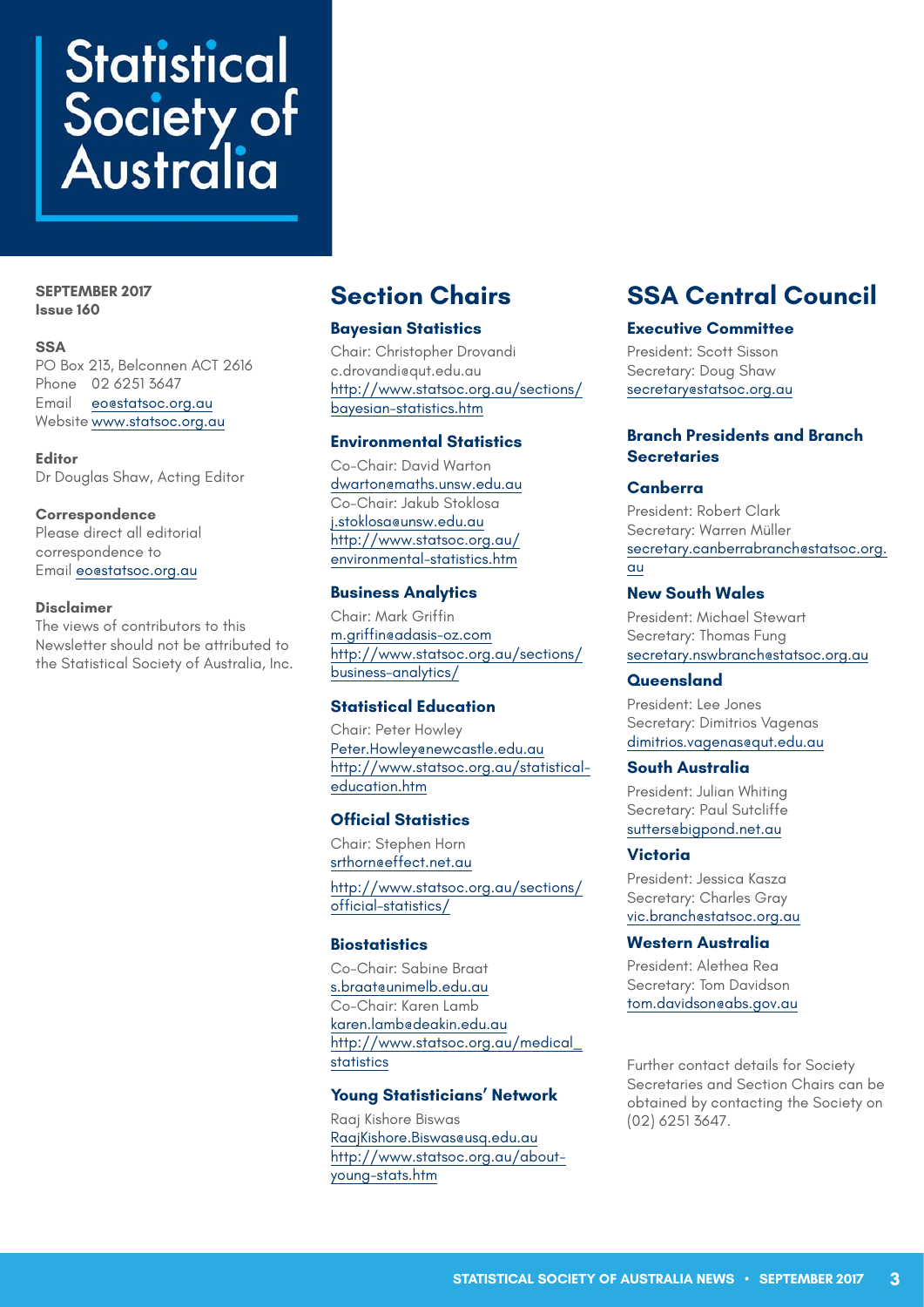# <span id="page-3-0"></span>**Member News**

SSA member Penny Robinson was awarded the "Inspiration Award for Individual Achievement (Adult)" on 27 April 2017 at the Autism Spectrum Australia (Aspect) awards.

[https://www.autismspectrum.org.](https://www.autismspectrum.org.au/news/congratulations-2017-recognition-award-recipients) [au/news/congratulations-2017](https://www.autismspectrum.org.au/news/congratulations-2017-recognition-award-recipients) [recognition-award-recipients](https://www.autismspectrum.org.au/news/congratulations-2017-recognition-award-recipients)

Congratulations, Penny!

## **Events**

**WIMSIG Conference 2017: Celebration of Women in Australian Mathematical Sciences**  24-26 September 2017, Adelaide

**Developing Your Career to Thrive in a Data-rich, Technology-driven, Reproducible Research Environment** 

25 September 2017, Tweed Heads

**Young Statisticians Conference 2017** 26-27 September 2017, Tweed Heads

#### **Joint International Society for Clinical Biostatistics and Australian Statistical Conference 2018**

26-30 August 2018, Melbourne

To have your event added to this list, please forward the event details in the above format to eo@statsoc.org.au.

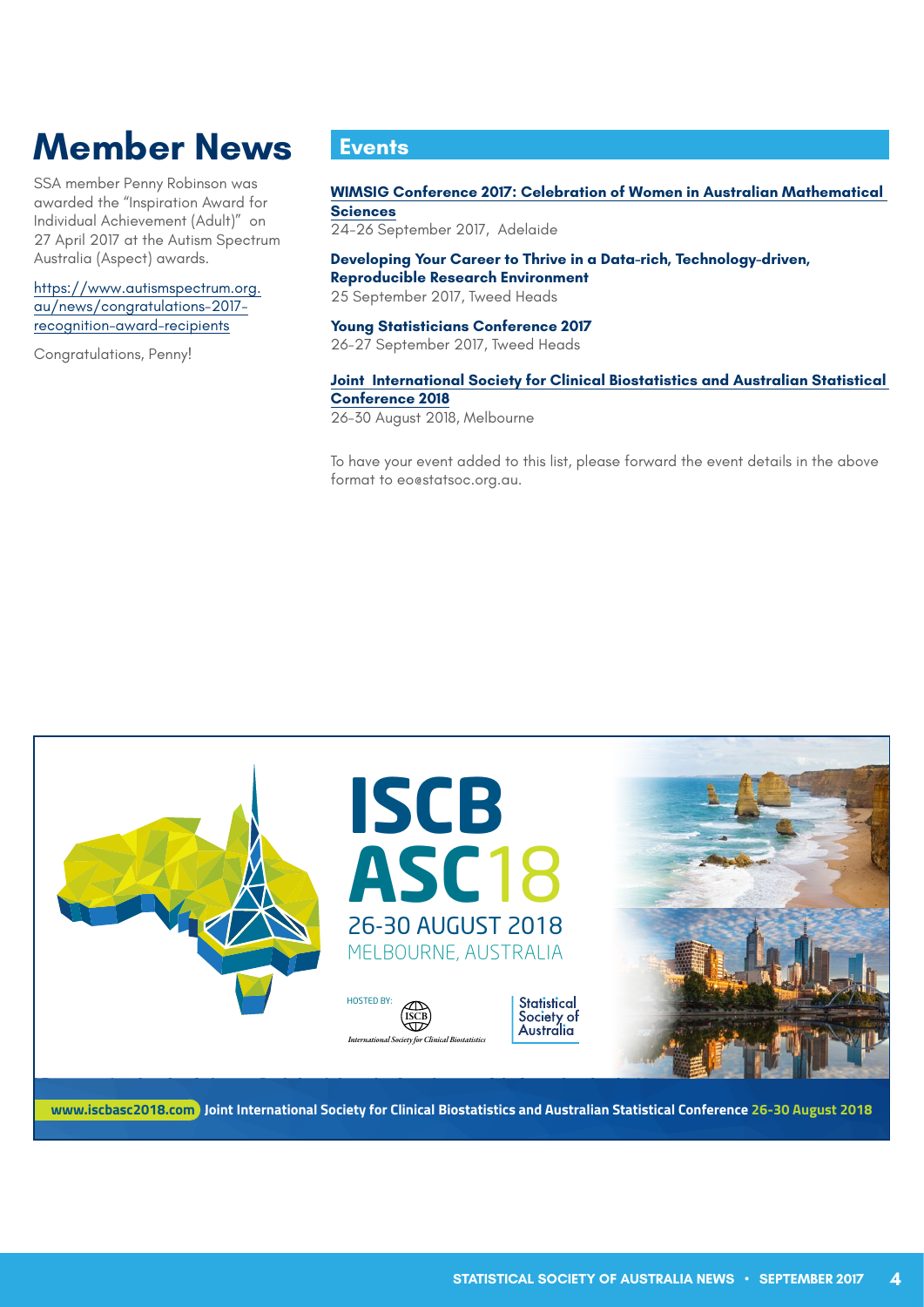<span id="page-4-0"></span>

# **Christopher Robin Heathcote, 1931 - 2016, and Statistics at ANU**

Chip Heathcote, as he was universally known, was born 18th April, 1931, in Secunderabad, India, and died 18th July, 2016, in Canberra Australia

The Australian National University (ANU), Canberra, founded in 1946 was designed to develop postgraduate training and research within Australia, and to attract to Australia eminent academics.

In January 1952 the first Professor of Statistics was appointed in the ANU's Research School of Social Sciences. This was an Australian, P.A.P (Pat) Moran. His main efforts were to be directed towards his personal research, which was basically theoretical statistics including probability theory and stochastic models, and the training of postgraduate students. His first two PhD students, from about 1953 to completion in 1955 were E.J. (Ted) Hannan and J. M. (Joe) Gani. Hannan was appointed the first Professor of Statistics, in the Canberra University College, taking up his position in 1960. The College became the ANU School of General Studies (SGS) on 30th September, 1960, when it was amalgamated with the original ANU to form the "new" ANU. The "old" ANU became the ANU Institute of Advanced Studies (IAS). There were thus two Departments of Statistics at ANU, Hannan's primarily undergraduate teaching department in the SGS, and Moran's research department in the IAS. Joe Gani (2005) has described the history of Statistics at ANU up to 2002 in some detail, and I am indebted to his important study, to which the present study is in part a complement. Gani (1994) and Seneta (2017) are respectively obituaries of Ted Hannan, and of Joe Gani who died a few weeks before Chip Heathcote

Chip Heathcote, a PhD from ANU, was appointed Senior Lecturer in Ted Hannan's fledgling department in 1962, and later became its Head when he was, with Deane Terrell, one of the two Professors who replaced Ted Hannan in 1971 when Ted moved to the IAS department.

Through successive incarnations of the SGS Department, Chip provided a leadership and paternal role in research, research mentoring, teaching and administration until his retirement in 1996 as Emeritus Professor. The history of the Department and people and work it produced is fleshed out within this extended obituary of Chip.

## **Chip's Early Life and Early Academia**

Secunderabad was founded in 1806 as a British cantonment and developed directly under British rule until 1948. Chip's father, also Robin, was a military doctor. Chip came from a very devout Protestant family.

The oldest of three brothers, he was bookish and loved horses. As his parents moved, he lived in various places in what is now India and Pakistan. He recalls 9 December 1941, the day the Japanese sank the "Prince of Wales" and the "Repulse":

 "I was aged 10 living in Karachi when news of the sinkings came through. The immediate reaction of my mother was to have the malis (gardeners) dig trenches in the garden. … it made my mother feel better. The bulk of the Army, including my father, was in Africa. ...Karachi, being towards the western part of India was about as far from the Japanese as possible."

[From Chip's manuscript: "Twilight of the Raj: India in the Decade Before 15th August 1947."]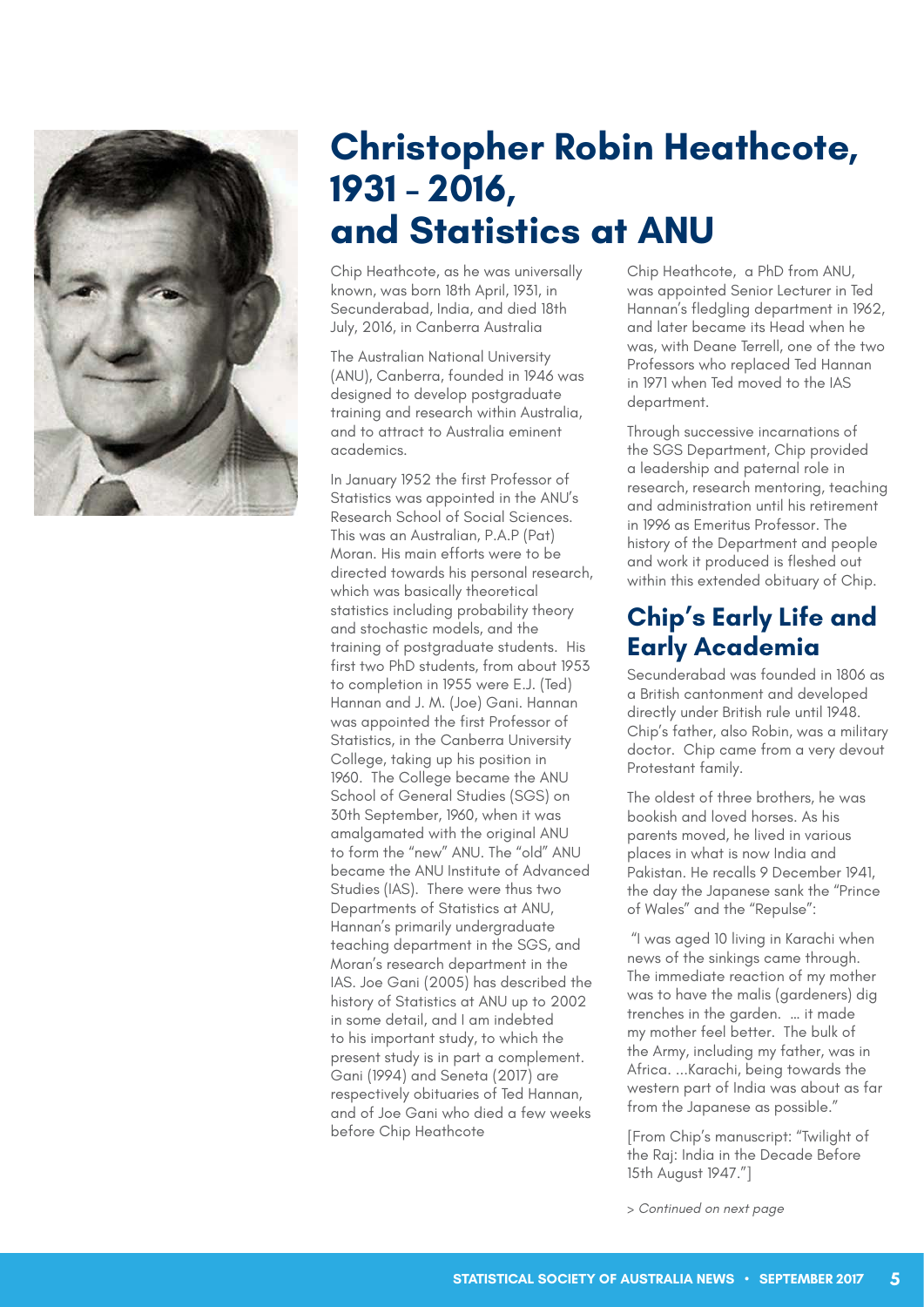Around the time of India's independence Chip's father tried to move the family to New Zealand, but the family settled, like many coming from British India, in Perth. In 1946 Chip had arrived in Melbourne at Carey Baptist Grammar School as a boarder. His sporting prowess in all the sports, and most specifically his excellence in cricket won him life membership of the MCG, which he renounced on moving to Perth, where he attended the Hale School 1947-1948. He excelled in tennis (Winning Tennis Squad in 1948), and in cricket, and was a member of the school's football teams. After leaving school he worked in the bush in W.A.

At school, apart from a nascent interest in probability associated with running horse betting, mathematics had not been one of his strengths. But he developed an interest, re-sat his "Leaving" exam in mathematics, and enrolled at the University of W.A. for a Bachelor of Arts, awarded in 1956. His foci were Mathematics and History, interests which he was to maintain throughout his life.

It was early days for mathematical statistics in Australia. M.H. Belz had founded the first Department of Statistics in Australia at the University of Melbourne in 1948: this provided undergraduate courses. C. E. Weatherburn (1946) had written one of the first textbooks to fill a need in the area. It was based on a course of sixty lectures on Statistical Mathematics at the University of W.A. The book may have provided some stimulus for the young Chip Heathcote, although when I mentioned it to him in the context of my Bicentenary article, Seneta (1988), he was dismissive of the book.

Chip had met his wife to be, Nina, then a University of Sydney student, at a student camp on the Wye River in Victoria in about 1953. They married in February, 1954 and in late 1955 moved to Melbourne to pursue further study. Warren Ewens,FAA, FRS remembers Chip as tutor in Belz's department, and Chip in his CV lists "non-tenured status" at the University of Melbourne 1956-1957, and a 1958 M.A. from that university.

Chip's early papers (the first was Heathcote & Moyal (1959) were in queueing theory, a vibrant topic in applied probability at the time, and were written in the course of his PhD, supervised by J.E. Moyal, in Pat Moran's Statistics Department in the IAS, ANU. The title was "Some aspects of the theory of queues", and the Ph.D. was conferred in 1960.

Chip's CV lists under "Previous Positions" the University of North Carolina at Chapel Hill, 1961-1962. In the 1960's and 1970's queueing theory was a thriving research area in what had come to be called "Applied Probability". A leader in queueing theory was W.L. ("Wally") Smith, who was then in the dynamic Statistics Department at Chapel Hill, and the Heathcotes established an ongoing friendship during their time there.

After his appointment at SGS, ANU, in 1962 as Senior Lecturer, there is a break in Chip's publication output till a clutch of papers in 1965, one of which relates back to his stay at Chapel Hill (Heathcote,1965). He records in his CV a Study Leave in 1966 at the University of Maryland. There he was in contact with Ryszard Syski, a Polish-American mathematician, who was to become one of the leading names of queueing theory. Chip's sojourn at the University of Maryland may have enabled him to complete his booklet (Heathcote, 1967). His publication activity in queueing theory continued till about 1969.

## **At the S.G.S., ANU, 1965-1970**

I first met Chip and Nina at the end of January 1965, when I first arrived, newly married, in Canberra, to take up a 1-year appointment as Temporary Senior Tutor in the SGS Statistics Department, and to begin a PhD parttime in Pat Moran's IAS Department. At the time Ted Hannan was on leave, and Chip was Acting Head. The other staff in the department were Warren Ewens, John Morgan, Paul Winer, Deane Terrell (who had come from Adelaide in 1964), and Erika Frederiksdottir as Lecturers. Des Nicholls was a graduate student writing an M.Sc., supervised by Ted Hannan. Later in that year, Sleeba John, from the Indian Statistical Institute, was appointed Senior Lecturer. Ted was still away, and I remember Chip asking my opinion about a telegram from Sleeba John, which read "Latest offer expected..." The "expected" was meant to be "accepted".

In those early SGS years, the only research degree supervised in the Department was a Master's by thesis. Choong Kong (C.K.) Cheong, who had shared my 4 undergraduate years at the University of Adelaide, had come to ANU a year before me, to do an M.Sc. which was supervised by Chip. The thesis, dated 1965, was "The Application of Results in Fluctuation and Renewal Theory to Queueing Problems." In 1965 Chip was also supervising another M.Sc. student, Hock Aun Cheong (M.Sc., 1967), like C.K. Cheong from Malaysia (and who indeed, though no relation, had the same surname, Cheong). Unlike C.K.'s, there appears to have been no joint publication resulting from H.A.'s thesis, which was titled "Some Applications of the Saddlepoint Methods in Probability Theory."

C.K. Cheong remained at the ANU to do his Ph.D. in the IAS Department under the supervision of David Vere-Jones, who had also arrived in 1965. Don McNeil, who had arrived at the same time as I (we met in Pat Moran's office) was enrolled full-time for a Ph.D. in the IAS Department. C.K Cheong later occupied very senior positions with Singapore Airlines, and with a major Singapore-based bank, and was honoured by ANU.

I had come to Canberra after submitting an M.Sc., written under the supervision of John Darroch at the University of Adelaide, and had brought with me an interest in absorbing Markov chains in general, and the simple branching process in particular. Harris's (1963) now classic book, and photocopiers, had recently appeared, and I had read in the original Russian Kolmogorov's and Yaglom's foundational papers.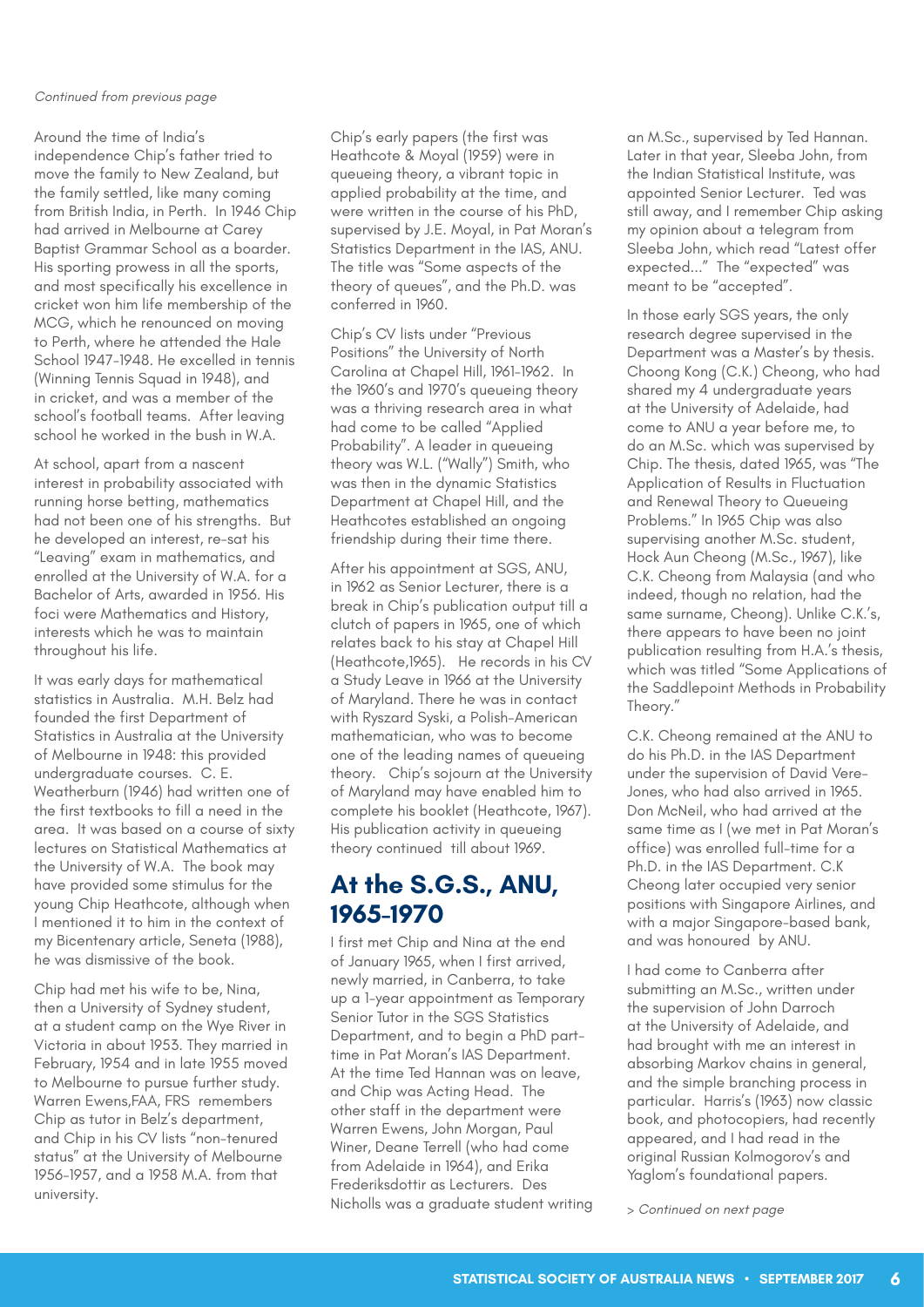Joe Gani's Journal of Applied Probability (JAP) had appeared in 1964. David Vere-Jones, who was to become my de-facto supervisor, was developing the theory for countably infinite non-negative matrices analogous to the Perron-Frobenius theory for finite ones, which was a basic tool for absorbing chains.

Chip took me under his wing immediately. Throughout his career it was characteristic of him to nurture new arrivals. He had a facility for quick academic and social rapport. His CV indicates that he had, even before my arrival, had an interest in simple branching processes, so we were very quickly collaborating on a joint paper, published in JAP in 1966. We had, however, been a little hasty in our excitement, and a correction note was published a year later. But the highlight of our collaboration was the paper Heathcote et al. (1967), where the three of us found minimal conditions for Kolmogorov's and Yaglom's results to hold in the subcritical case, and had the paper published in the premier Russian – based probability journal.

Chip, at the time an applied probabilist whose emphasis was stochastic processes (a common focus of ANU Ph.D.'s), held the book of William Feller, Vol. 1, in high esteem, and was excited by the imminent appearance of Vol. 2. It appeared as Feller (1966), and Chip, pipe characteristically in place, declared it "marvelous stuff". It was too difficult for me, to whom it seemed a book written to impress Feller's peers.

At the time of my arrival in Canberra, the SGS Statistics Department was located in one of the barracks at Childers St. These barracks, opposite the military drill hall building which is still there, housed temporarily various departments of the SGS. A year or so later, the Faculty of Economics and Commerce, to which the Statistics Department belonged, moved into the then-new Copland Building.

At Childers Street, we in Statistics shared a tea room with the Faculty of Law. Kep Enderby, later Attorney-General in the Whitlam Government,

was an unmistakable presence. In the early years Chip smoked a pipe and was a keen skier. I remember him on crutches after one weekend. There was talk in the tea rooms, both Childers St and later Copland, of "Smiggins", and "Perisher". The Copland tea room was luxurious, with tea ladies and regular morning and afternoon tea times, so there was much opportunity for twice daily social interaction. The SGS mathematicians, from another building nearby, also came. One could learn much about what was happening at the Faculty, the university and the world.

Chip promoted social interaction through one or two wine-bottling sessions at his home. A barrel of wine was provided, and bottles and equipment supplied. Occasionally, the Department would go to the Canberra Rex on a late Friday afternoon, for drinks and billiards.

C.C. (Chris) Heyde, later FAA, joined the Department as Reader in September, 1968 (Seneta & Gani, 2009). Chip was Reader by this time.

The position of Econometrics and Operations Research within the SGS Department of Statistics, and of this Department within the Faculty of Economics had been issues for some time. Change was made feasible by Ted Hannan's moving to a second Chair of Statistics in Moran's IAS Department. A decision was made to advertise two Chairs in the continuing SGS department, one in Mathematical Statistics and one in Econometrics. Chip Heathcote was appointed to the first, and Deane Terrell to the second. Chip was first Head, from 1971, of a planned rotating Headship.

He had earlier been offered the Chair of Statistics at the University of NSW. He had declined probably because he did not want to leave Canberra, and possibly because he did not want to affect the chances of his great friend at that university, Jim Douglas.

## **At the S.G.S., ANU, 1971-1974**

The Faculty of Economics then made the building-up of the Econometrics component of the Department a priority. Des Nicholls, who had been a part-time tutor 1969-1971 while on a PhD scholarship, with Ted Hannan as supervisor, was appointed Lecturer, and was joined over the next four years or so by Ray Byron, Adrian Pagan and Tom Valentine.

In 1971, R.A. (Ray) Jarvis was appointed Senior Lecturer in Computer Science within the Department, and Computer Science I was offered for the first time that year. Ray was soon joined by Peter N. Cressey as Lecturer. Computer Science stayed as a subdepartment of Statistics till 1976.

Chip was Editor of the Australian Journal of Statistics (AJS) 1971-1973, succeeding the Foundation Editor, H.O. Lancaster, (1959-1971). During this time he invited Chris Heyde to write Heyde (1972) for AJS, a ground-breaking paper, and one which Chris later regarded as a favourite.

Chip had become Dean, Faculty of Economics, in 1973. He was again Dean in 1978.

Chris Heyde succeeded Chip as Editor (1973-1978) of AJS, but left the department in 1974 to join the CSIRO Division of Mathematics and Statistics, of which Joe Gani had just become Chief. It was located just a short way from the Copland Building, in Hobart Place.

Chip's CV records two periods spent at the London School of Economics: 1969- 70 and 1974. The first of these would have enabled Chip to finish his book (Heathcote, 1971), in which he records teaching in American and British, as well as Australian universities. The Preface says:

"The present text is meant for undergraduates beginning the study of mathematical statistics and probability after completing a full first year course on calculus and real variables. …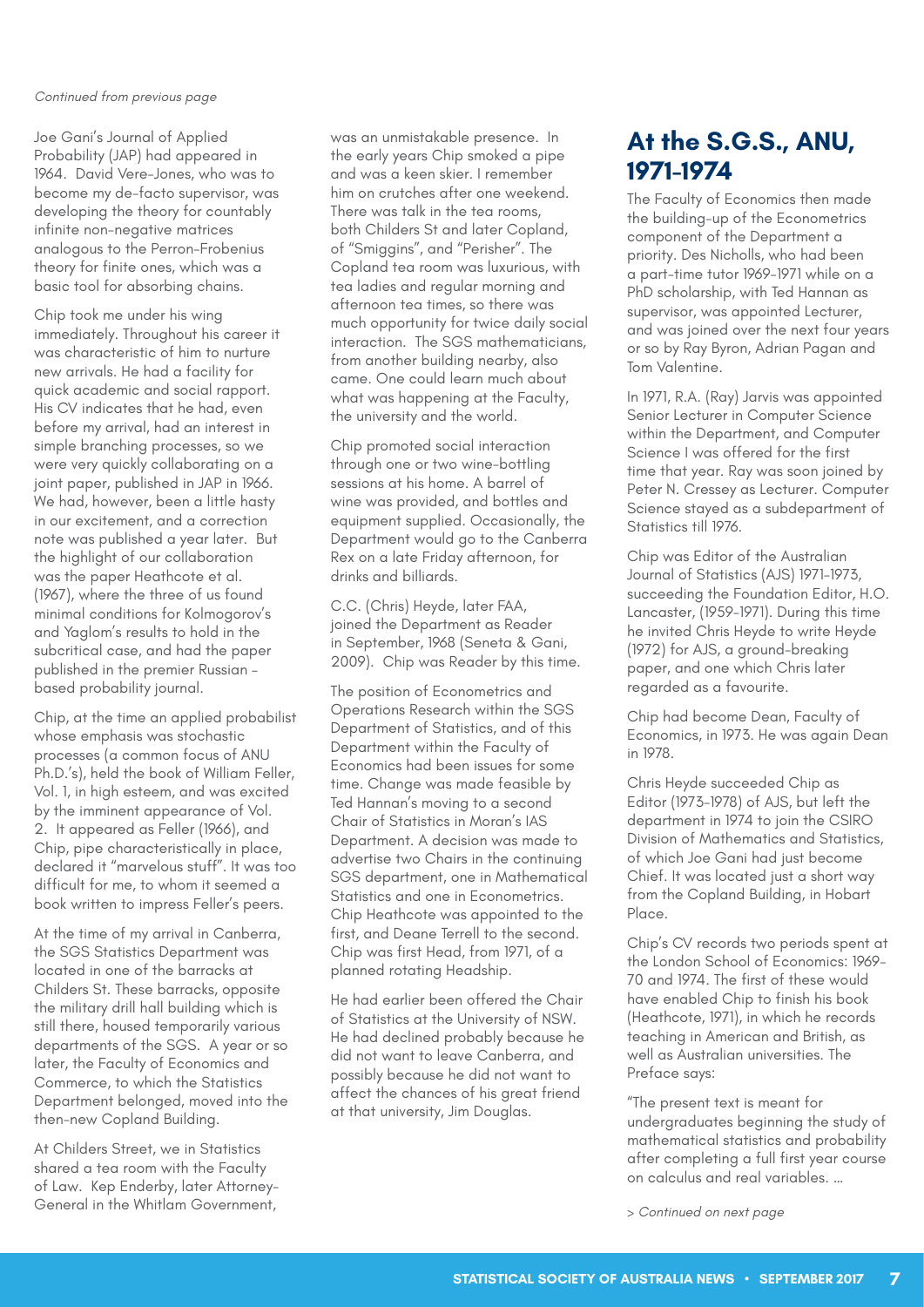Material for a course of approximately thirty six lectures is contained in the unstarred sections of Chapters 1,3, 4 and 5. … a few important and essential theorems from analysis and measure theory have been stated without proof … An attempt has always been made to motivate these results  $\overline{u}$ 

The real variable theory reflects an applied probabilist's inclination to non-negative random variables, as reflecting physical quantities, and consequently probability generating functions and Laplace transforms being the corresponding real-variable transforms, via expectations, of their probability distributions.

Chip's book at some remove reflects initially the static approach to mathematical statistics of Weatherburn (1964), but with Chip's own subsequent strong deviation to stochastic processes. It embodies his concern for good teaching, and for reading correctly the level of students' capabilities by a lecturer.

Chip taught at ANU, amongst other things, a one semester second-year course in probability. The "thirty six" lectures mentioned in the Preface of his 1971 book clearly relate to this, since 36 corresponds to 3 per week for 12 weeks: about the length of a semester's teaching time. The year 1974 saw entry into our second-year mathematical statistics courses of a cohort of National Undergraduate Scholars which included Iain Johnstone, Barry Quinn, Rosemary Karmel and Mark Ramsey. Chip at the time was enthusiastic about the Keller Plan of teaching, which enabled talented students to proceed at their own pace, but it was demanding on staff time because of its 1:1 contact nature of students and staff. Chip recognized this, and it was dropped within a year. Barry Quinn, Professor of Statistics at Macquarie University, recently showed me his (second) well-worn copy of Chip's book. Iain Johnstone has long been Professor in Statistics at Stanford University.

The book was published by George Allen and Unwin, London, a very well-known "literary" publisher, but

not, hitherto, of technical, let alone mathematical, material. Chip, in persuading me to write a book on non-negative matrices for the same publisher, explained that someone senior at Allen and Unwin with whom he had come in contact (perhaps through his Study Leave at LSE, and his cultural interests), was seeking to broaden the output of this publisher. My book duly appeared as Seneta (1973). There is an acknowledgement dated 1972 to "the head of the Department of Statistics at the Australian National University, C.R. Heathcote, for providing moral, and arranging material, support ". The person at Allen and Unwin who was the idealistic driving force behind broadening their publishing direction died in the 1970's, and with him such plans. However, Chip's book was reissued in 2000 by Dover, New York. A second edition of my book was published in 1981 by Springer.

In his nurturing way, Chip thought that I was able to supervise my first 4th Year Honours project (nowadays called by students a "4th Year thesis") in 1971, when the only 4th Year Honours student was Kathy M. Kang. I gave her the task of sorting out from the standpoint of mathematical statistics the controversial topic: Path Analysis, and she did it brilliantly, under difficult conditions. Our joint paper was delayed until 1978.

Although the SGS Statistics Department was in the Faculty of Economics, its courses were also available to students in the Faculties of Arts and of Science. The first year courses were largely of a service nature, with differentiation between statistical and econometric directions. A number of undergraduate students were from the ABS, then housed in a building "just down the street" from the Childers Street barracks. Cadets or employees sought to complete a degree with one major in Statistics; and other students on completion of 4th Year Honours went into employment with the ABS, where at the time two of the leading statistical figures were Ken Foreman and Ken Brewer. Focus was on sample surveys (sampling from a finite population) and time series analysis of economic data. In my first year as Lecturer, in 1966, the only course I was asked to teach was Sample Surveys. (Both Ted Hannan and Chip, who was Head of Department "episodically 1971-1996" had a policy of giving maximum time for research.) Time series analysis was Ted Hannan's specialty, in which he had acquired world fame. Des Nicholls eventually taught time series analysis with great clarity, and motivated my introduction of such an undergraduate course at the University of Sydney.

From the late 1960's Chip was evolving a research interest in the empirical characteristic function (ECF) constructed on the basis of a random sample, as a sampling reflection of the characteristic function  $\psi(t)$  which characterizes a probability distribution. If the underlying distribution is symmetric about the origin, the complex part of the characteristic function is zero for all *t*, so the complex part of the ECF can be used to test for such a null hypothesis in the manner  $H_0$  :  $\psi(t)=\psi(t_0)$ , using a fixed *t*=*t*<sub>0</sub>. The first of Chip's publications on the ECF is Heathcote (1972), received October 30, 1970. The idea of ECF was to pervade the work of Chip's students and his later collaborations. Some of the key ideas already appear in this paper, namely: testing for location of a symmetric distribution; the relationship of an ECF- based statistic with the Cramér-von Mises test for testing a specific form of distribution function:  $H_0$  :  $F(x) = F_0(x)$ ; and the idea of studying the long-tail structure of distributions with such a long-tail structure, but with a simple structure of the characteristic function (such as that of the symmetric stable law) through the ECF.

The first successor paper to Heathcote (1972) with a student was Heathcote & Pitman (1972), received 30 July, 1971. J.W. (Jim) Pitman, son of the great Australian mathematical statistician E.J.G. Pitman, was among the talented students who passed through the SGS Statistics Department., and went on to glittering careers in Statistics.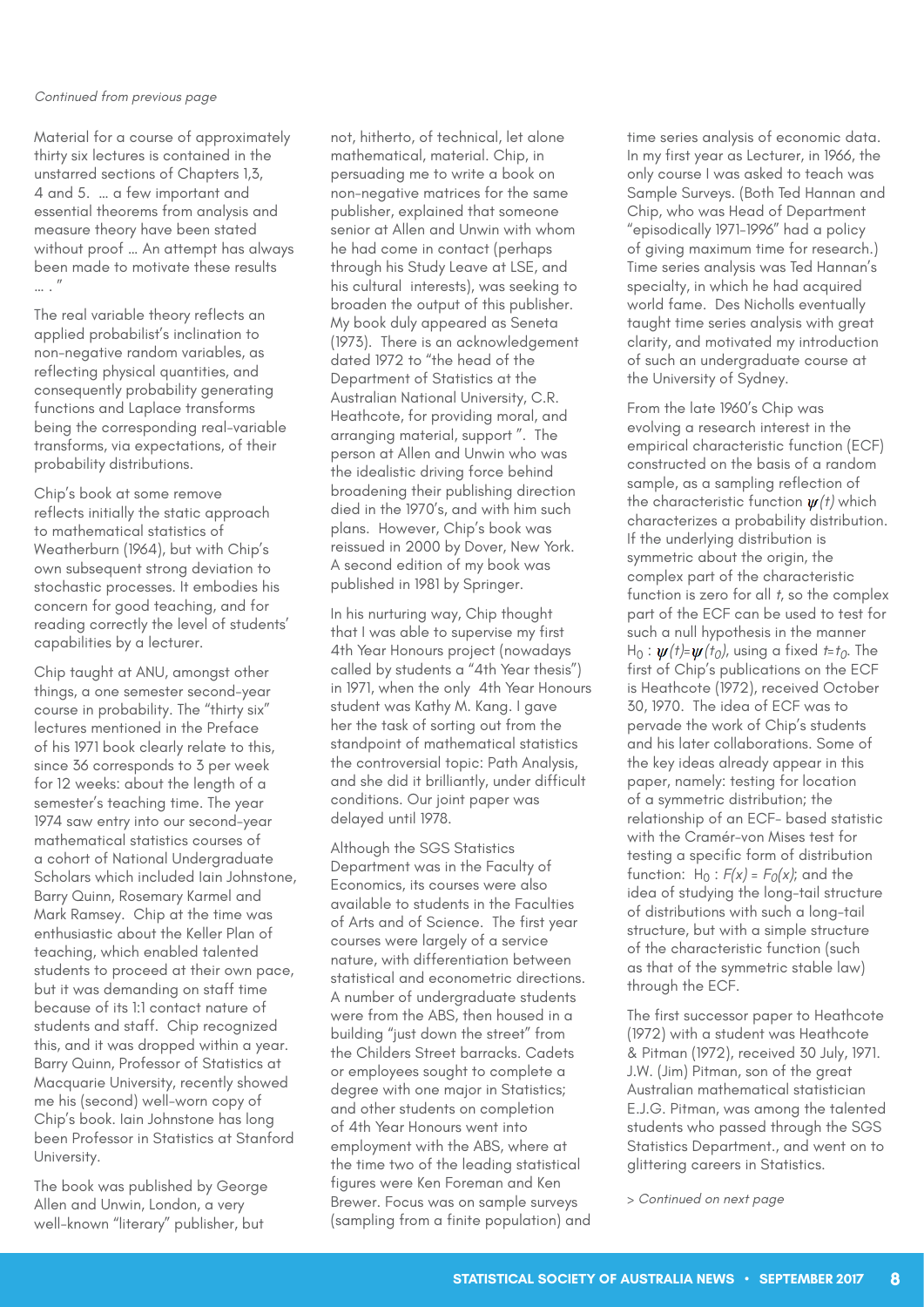## **At the S.G.S., ANU, 1975-1979**

In June, 1975 Raymond (Ray) Chambers submitted his MSc (Statistics) thesis, written under Chip's supervision. Its title was A Linear Model with Stable Residuals, and it was about asymptotics when the residuals in a linear regression follow a symmetric stable law. Chip asked me (I expect he thought it was time) to be one of the two examiners. It was my first experience of examining a research thesis, although I had already supervised Malcolm Quine's Ph.D..

The two papers: Chambers & Heathcote (1975, 1978) were largely a product of work associated with the thesis, motivated by the fact that for distributions such as the symmetric stable, with a simple characteristic function, moment-based inference via the ECF was feasible. Their Biometrika paper, Chambers & Heathcote (1981), some years later, was a culmination inasmuch it pointed out that a loss function using the ECF could be constructed. Therefore estimation of location and scale parameters was possible, in rough analogy with simple linear least squares when the residual distribution had moments.

Ray Chambers was still with the ABS in the early 1980's. He was awarded a Commonwealth Public Service Scholarship Tenable Overseas in 1979, with very strong support from Ken Foreman, and went to Johns Hopkins University, Baltimore, where he completed a Ph.D. (1982) under the supervision of Richard Royall. The title was "Robust Finite Population Estimation". Ray writes:

"My research there was very much influenced by my training in outlier robust inference that I had received from Chip. … "

Chip and Ray Chambers were both "refugees" from the British Raj in India, which enhanced their academic closeness.

Peter Hall had come to ANU in December 1973, having completed his 4th Year Honours in the Department

of Mathematical Statistics, University of Sydney, to explore possibilities of graduate work. He eventually began research in the SGS Department under Chris Heyde, and enrolled for an M.Sc., submitted two years later while he was in Oxford completing a D.Phil. under John Kingman, FRS. Peter returned to the Department as Lecturer, in 1978. Terry O'Neill, an Adelaide graduate and Stanford Ph.D. also joined in 1976, and with Peter Hall gave it a boost in research in mathematical statistics.

Closely following Chambers & Heathcote (1975) was the paper of Feigin & Heathcote (1976), with its title clearly describing one of the issues raised in Heathcote (1972). Paul Feigin's (Ph.D., 1975) thesis: "Maximum Likelihood Estimation for Stochastic Processes- A Martingale Approach", acknowledges both Chip Heathcote and Chris Heyde as supervisors, and Gani (2005) indicates joint IAS/SGS supervision.

Brenton Clarke (Ph.D., 1980) in an initial email to me of August 2016 mourns the passing of both his supervisors, Chip Heathcote and Peter Hall, within such a short space of time.

In a condolence email, of 4 August 2016 to Chip's daughter, Sarah, on Chip's passing, Brenton had written:

"I knew him … when he took me on to be a tutor in his department and then to do a PhD with him. We used to meet once a week to talk as he had a very busy schedule as Dean of the Faculty…. I remember getting frustrated because the PhD problem I had decided to work on was not giving me numerical values that made sense, even after one year, …it worked out well in the end as he took a long sabbatical from ANU … and came back to advise me well on what to leave out of my thesis, so that I could submit my doctorate. I was very appreciative of the PhD referees that your Dad had lined up for me while he was away. The problem that did not work out in the first year was solved and it became the last example chapter of my thesis. ...in 1991 [I] worked with your Dad on a paper which extended the last chapter of my thesis …Your Dad was a kind man of

conservative persuasion, a bit like my Dad in that respect. ...I was only 21 when I started working with him. …."

Chip's Study Leave was at Mathematisch Zentrum, Amsterdam, 1979, and University of California, Berkeley, 1979-1980.

#### Brenton continues:

"Peter's contribution was to get me to look up results on limit theorems since he was doing his book on such with Chris Heyde. But Peter's greatest attribute was a positive attitude re research. I think we all benefitted from Chip's running of the department even though I was too young to appreciate that at the time."

The title of Brenton's PhD dissertation is "Robust Estimation: Limit Theorems and Their Applications". M-estimators, a generalization of maximum likelihood estimators, and robustness, all come within the ambit of approach of Chip's ECF interests.

Chambers & Heathcote (1981) was immediately followed, in the same volume of the same journal, by one with another of Chip's students, in a similar vein (Heathcote & Silvapulle (1981)). Mervin Silvapulle (PhD 1981) lists as his supervisors Chip Heathcote and Terry O'Neill. His thesis title was "The Minimum w2-Method of Estimation."

In the year 1981, the Hungarian mathematician Sandor Csörgö was a Visiting Fellow in the Department of Statistics, The Faculties, from 14 July to 18 September. Csörgö had been one of several authors interested in and publishing on the ECF. He may have been the referee for Chambers & Heathcote (1981), on which the invited paper Heathcote (1982), in a Special Issue honouring P.A.P Moran, focussed. Contact had been established and Chip had arranged the visit. It was spectacularly successful. The paper Csörgö & Heathcote (1982), received 30 October 1981, presents the estimation theory (free of its linear regression setting) of Chambers & Heathcote (1981) and Heathcote (1982) (at that time still to appear) within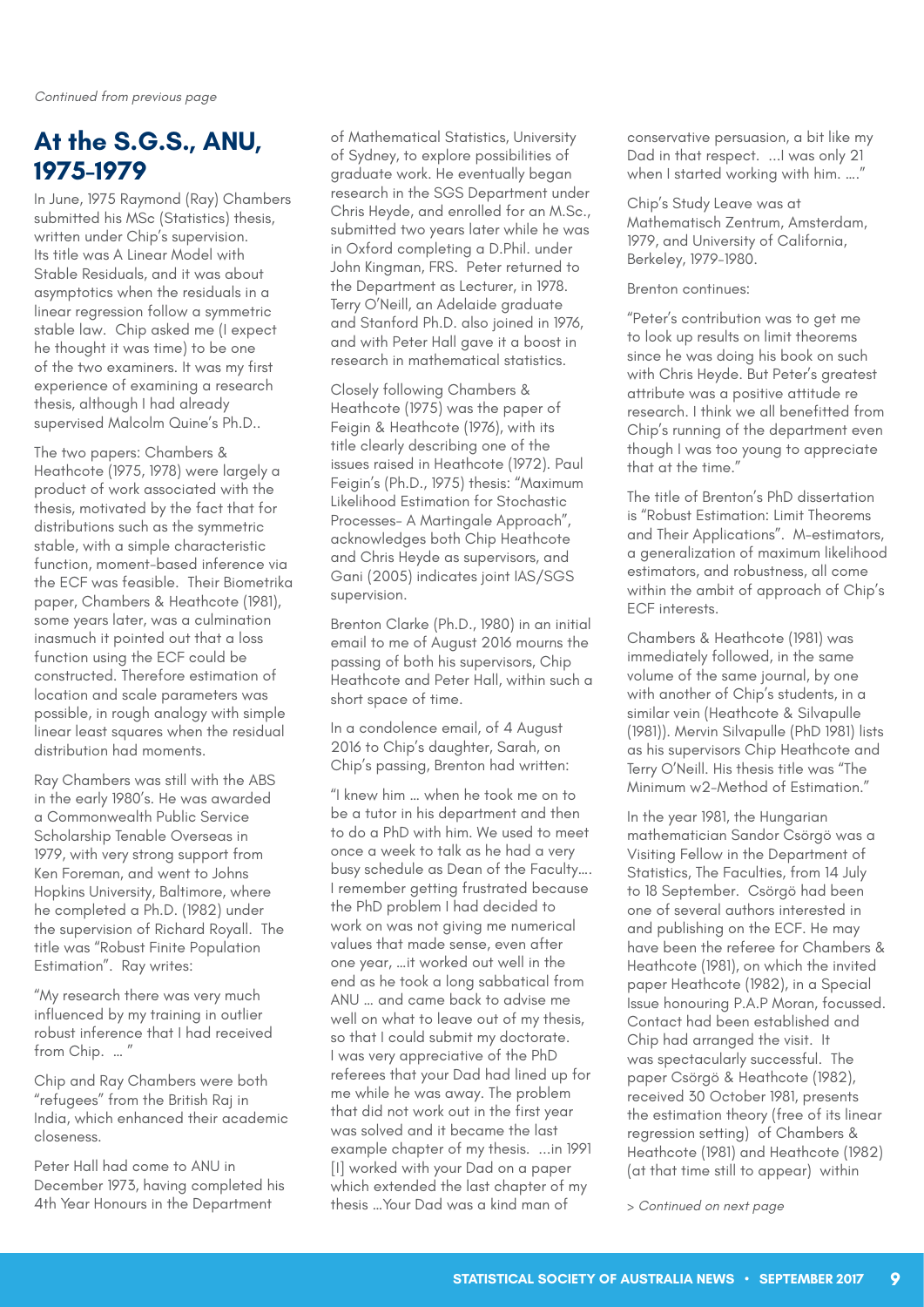a context of a limiting Gaussian stochastic process, with a covariance matrix expressed in terms of the real and complex parts of a characteristic function, where "t" is a time parameter. The full highly technical detail is in thethen to appear Csörgö (1983).

I left the Department in mid-1979 as Reader (from 1974) to go to the University of Sydney as Professor and Head, Department of Mathematical Statistics. Alan Welsh was a student in my Sydney department at the time. He obtained First Class Honours, with University Medal in 1981.

The "School of General Studies" at ANU was renamed "The Faculties" from 1980.

## **Department of Statistics, The Faculties, ANU, 1980-1996**

By 1980 Chip had given up smoking. His angina had become so severe that he could scarcely walk from the carpark to his ANU office. Given weeks to live, he had triple bypass heart surgery, it seems in 1981 when he was about 50, at Royal Prince Alfred Hospital, Sydney. It was early and anxious days for this kind of operation. After the operation Chip became an avid walker.

Alan Welsh (Ph.D., 1984) had arrived early in 1982 to begin his PhD. having intended to work with Chip on the ECF. In 1982 ANU was starting to have a supervisory panel of three for its PhD students. Alan's panel consisted of Chip, Des Nicholls and Peter Hall.

Chip, recovering from his triple bypass, used to come in in the mornings, and then go home to rest.

Alan's first paper, following on from ideas of the Chambers and Heathcote papers, was with Peter, on a test for normality. His first paper joint paper with Chip (Heathcote & Welsh, 1983) applying the Chambers and Heathcote regression ideas to a time series context, autoregression, which was Chip's initial proposal for a thesis topic, was next. The then still-to-appear, but

preprint-available, paper of Csörgö (1983), played an important part in Alan's research.

 In the Preface to his thesis "Some Problems in Adaptive Estimation") Alan writes: "… it is known that the tail behaviour of a distribution function is reflected in the behaviour of the characteristic function near the origin ...Here we will mainly concentrate on the empirical characteristic function approach … "

There is a break in Chip's publication record between 1983 and 1987, perhaps related to his continuing recovery from his first triple by-pass operation. It then picks up in 1987, resuming his collaboration with Sandor Csörgö on symmetric distributions, and with Alan Welsh on functional least squares.

By 1982 the size of the Department had increased to thirteen (Gani, 2005), with Heathcote and Terrell as Professors.

In 1988 Peter Hall, through intensive efforts by Chip Heathcote, was appointed Professor. In "The Faculties" promotion to Professor at the time was a very rare event. From 1986 Peter spent half of each year at IAS, and was involved in the fledgling Centre for Mathematical Analysis. In 1991 he reverted to a full time appointment in The Faculties, with secondment to the Centre of Mathematics and its Applications.

Ray Chambers left the ABS in 1983, but stayed in the Australian Public Service (APS). In 1991 there was a Senior Lecturer position open in the SGS Statistics Department for which, at Chip's suggestion, he successfully applied as a straight transfer from APS. In 1995 there was an offer from

Southampton University, at the time building considerable strength in Statistics, and with Chip's blessing Ray made that jump. He is presently Professor of the University of Wollongong.

For the period mid-September, 1989 – 31 December 1989, there was an exchange between the Department and Joe Gani's department at the

University of California, Santa Barbara, of Ross Cunningham and Joe Gani, with Joe titled Visiting Fellow at ANU, and agreeing to do some teaching. Then a further Visiting Fellowship, again "without grant", for 6 months from January, 1990; and similar for 12 months from 1st September, 1991. These visits were formally facilitated by Chip. Joe was at the time transiting to retirement amidst his old ANU friends, especially Ted Hannan and Chris Heyde, from Santa Barbara, where he was, in his last years there, spending only about 3 months each year. Subsequent requests for extension of Joe's Visiting Fellowships were taken up by Chris Heyde. Chip spent a period of Study Leave at Santa Barbara in 1992.

In 1992 the Mathematical Statistics group, headed by Heathcote as Professor, in the Department included D.F. Nicholls as Reader, and R.B. Cunningham, T.J. O'Neill, and A.H. Welsh as Senior Lecturers.

Late in 1987 the Head of Actuarial Studies at Macquarie University approached the Faculty of Economics and Commerce. The Department of Statistics was enthusiastic, and Chip and Des Nicholls designed a course for a B.Ec.in Actuarial Studies, in which Macquarie University would participate. The course proceeded successfully till 1992, when Macquarie University announced that it would no longer participate in 1993 and beyond. An arrangement was then made for the University of Melbourne to teach the actuarial units by videoconferencing. In 1996 ANU introduced an Honours programme in Actuarial Studies, and in 1999 the Faculty decided to run its own Actuarial Studies course.

In 1995 the Department was renamed the Department of Statistics and Econometrics, according to Gani (2005). By then Chip had been succeeded as Head.

In publications from 1988 to Chip's retirement in 1996 there is a decided turn to epidemiology: issues of disease,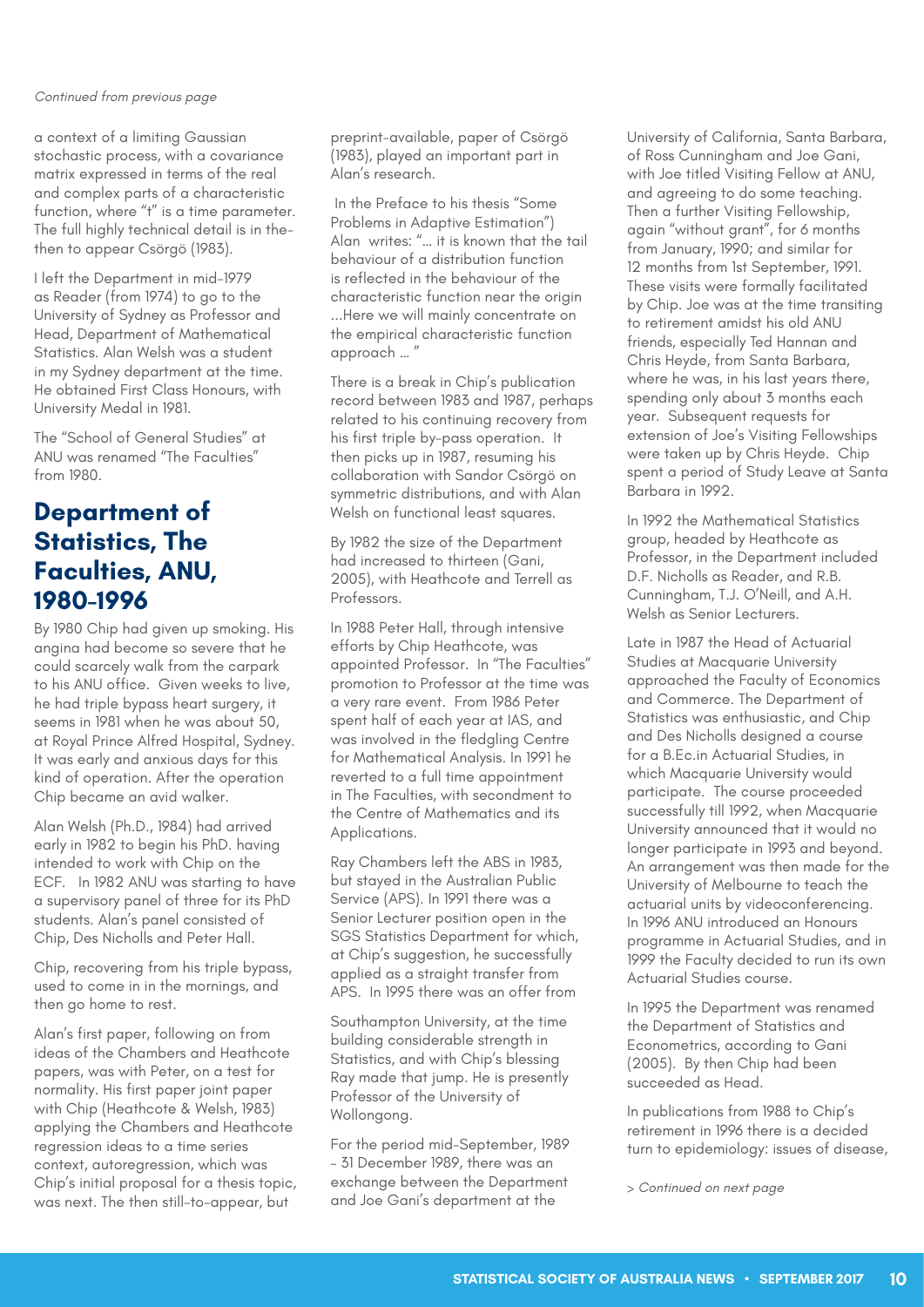mortality, life expectancy, insurance, and in particular coronary heart disease.

Chip includes in his CV the following periods spent in France: INSERM, Montpellier, summer 1992; INED, Paris, winter 1995-1996. In an email dated 19 September, 2016, sent to iMaChusers, and copied to Sarah Heathcote, Nicolas Brouard writes:

"During the early 90's Chip travelled to France … He spent a semester at INED at our research unit

'Mortalité, santé, épidémiologie' and we worked on mortality in France as well as estimation of confidence intervals in interpolated Markov chains."

Brouard and his family visited Chip at ANU. Brouard says of Chip at this time that Chip couldn't be more happy, and remembers him as saying that if one has gardening at home and reading at the university, little more is needed in life. Brouard continues:

"For several years, he and his wife Nina spent springtime and early summer in Europe, flying back to the Southern Hemisphere to avoid cold time in Europe … probably the best time to live on this Earth … He is one of the main authors of our iMaCh software and articles related to it ..."

Some of Chip's contribution in this respect is encompassed in Lièvre et al. (2003).

His last paper published before his retirement is Heathcote et al. (1995).

Sarah Heathcote remembers, of some years before his retirement, Chip waking at 4am to work, and Chip taking 8am classes. These were first year classes, the good teaching of which

Chip regarded as very important. Alan Welsh took over these classes in 1994. He remembers Chip mentioning taking his dog for walks along Red Hill in the very early mornings.

Chip retired at the end of 1996. From January, 1997, he was Emeritus Professor and Visiting Fellow, Centre for Mathematics and its Applications, ANU.

## **Retirement**

There is a publication gap until Chapters 3 and 4 of Heathcote and Higgins (2001a, 2001b).

These begin a sequence of papers which continue epidemiological themes of a decade or so before Chip's retirement. Notable is continuing collaboration with Terry O'Neill, Tim Higgins, Brett Davis, Borek Puza, and Steven Roberts, all but perhaps one members of what had been until 2001 called the Department of Statistics and Econometrics, when it was merged with the Department of Finance to form the School of Finance and Applied Statistics, with Terry O'Neill as its Head. According to Gani (2005), the School's staff in 2002 consisted of eighteen members, nine specializing in Statistics and Actuarial Studies, namely O'Neill and Nicholls as Professors, M.A. Martin as Reader, D. Pitt, D. A. Service and S.E. Stern as Senior Lecturers, T. Higgins and B. Puza as Lecturers, and Helen Johnson as Associate Lecturer.

In about 2006 it became the School of Finance, Actuarial Studies and Applied Statistics, and in about 2009 the Research School of Finance, Actuarial Studies and Applied Statistics. In 2016, "Applied" was dropped from the title.

The last of Chip's papers to appear was Heathcote et al. (2009). Thus he had been publishing over a period of 50 years.

Statistical issues in health science were only a part of his retirement activities. He indulged in many interests. His daughter Sarah told me about a new-found interest in pottery, and the University of the Third Age where he took courses on Kipling (a reconnection with his Anglo-Indian heritage) and on the Enlightenment.

There were two talks, of which he shared the materials with me, to the Probus Club of Canberra, in August 2010 and August 2012 respectively. These were historical with background connection to his own and Nina's background. Both bear the notation: "C.R. Heathcote, for the family." The respective titles are:

1. "Twilight of the Raj: India in the Decade Before 15 August 1947."

2. "First Shots in the Cold War: The Warsaw Uprising of 1 August 1944."

Sarah told me that Chip's political views, over his lifetime, had run the full spectrum, beginning with leftwing; and in the end were, according to Joe Gani, very conservative. In the last years of his life he pondered the purpose and meaning of human existence, in some intellectual sense and measure perhaps reconnecting to the religiosity of his childhood environment.

## **Reflections and Last Things**

These notes are written to illuminate the background to the previous sections.

Chip and Nina's children, Robin and Sarah Heathcote, were born in 1961 and 1970 respectively. Chip has 4 grandchildren through Robin. Sarah left Canberra in 1995 to work in Geneva. She now continues the ANU connection as Associate Professor in  $\overline{L}$ 

John Besemeres and his wife Anna Wierzbicka, soon after their arrival from Warsaw early in 1973 to pursue academic careers at ANU, met the Heathcotes through Nina, who had developed a specialty in the politics of the European Community. and was a Research Fellow in the Political Science Department of the Research School of Social Sciences. This Department was housed in the Coombs Building, where Nina and John had offices close to each other.

John, an expert on political aspects of demographic developments in the Soviet Union and the communist countries of Europe, and a gifted linguist, continues in an email attachment of 15 August 2016:

"Though Chip had the gravitas of a professor, I remember finding him – despite his quiet characteristic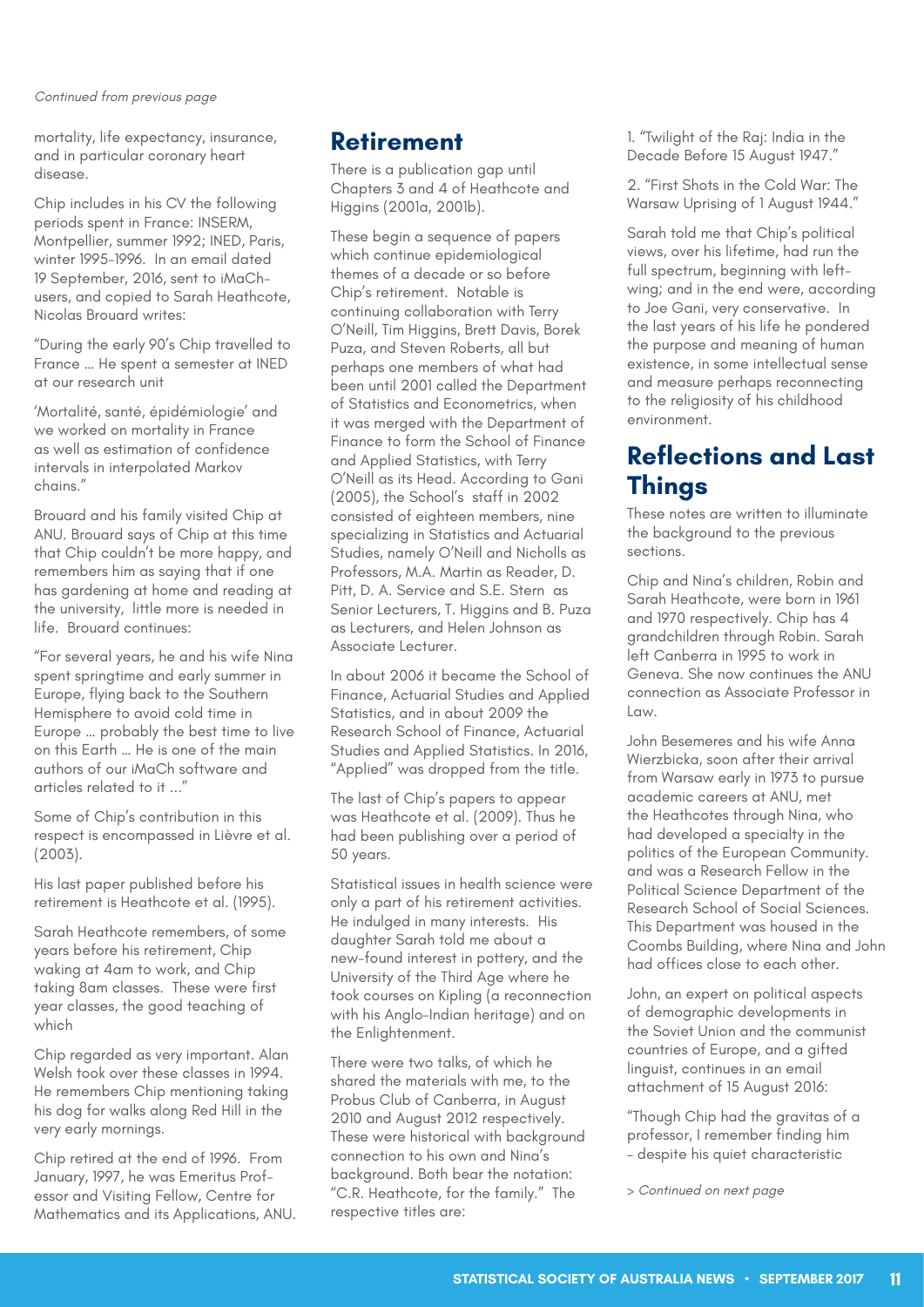reticence – very warm and communicative from the outset. … He seemed to read widely … I quickly realised that it was important to have a bottle of respectable whisky for a post-prandial … He also enjoyed a glass or two of red wine, and … in his last months ... [I] took one of my better bottles to leave with him in memory of happier times.

One of the pleasures of my retirement was that I had more time to see Chip and Nina, and we would meet them sometimes for lunch. Chip by then had gone through his second bypass operation [about 2003], and while he made light of it, it was evident that he felt it had been less successful than the earlier one."

I (ES) used to visit Canberra about once a year to see old friends, and visits to ANU were always followed by a meeting of Joe Gani's informal coffee club. I never found Chip there, and so we drifted apart.

But before one of my visits to ANU, in 2011 or 2012, I told Joe that I would like to see Chip again. I was happy that he came, by car directly to the coffee house.

Nina died in 2012. Chip, Sarah and family organised a commemoration in their beautiful garden.

It was a mild sunny day, and Chip delivered a eulogy, after climbing onto a garden bench by way of an improvised podium.

After that Chip and I had an annual lunch in Canberra, four in all, always over wine, generally his own, generally in a favourite restaurant. He would arrive to pick me up from New Acton punctually at 12 midday, and had a walking frame in the car which he needed after arrival near the restaurant. He had another health issue developing at the time of the first two lunches, and I was advised not to delay my next visit for too long. But when next we met, medical or dental intervention had been successful, and he was quite cheerful. After the last of our lunches as we talked at Chip's home over wine, he was effusive over the electronic tablet which Sarah had got him.

He had a heart attack on 26 January 2016. Sarah Heathcote writes (7 Feb., 2017): "About a month later he fell and fractured his 'C2' disc, commonly known as a broken neck."

Joe Gani died on 12th April, 2016, and a Memorial Service for him was held on 22nd April in the Great Hall, University House, ANU (Seneta, 2017). At the refreshments following, I was told that Chip had been there, with the walking frame on which he had become reliant since Nina's death. He had looked very unwell, and Sarah had taken him home before I could see him. I spoke with him later that day, for the last time, by phone. As usual he made light of it, summarizing by saying that he had broken his neck, but that this was not as bad as it sounded. There would be no time to meet since Sarah was about to take him for a holiday.

Ray Chambers and his wife, Pat, visited Chip at home in Forrest in May of 2016. Ray writes in an email to me: "He was his usual gentle civilised self then, frail, but very determined to keep going."

Chip, like Nina, died in his sleep in their bedroom at their home. The official cause of Chip's death on 18 July, 2016 was heart attack. Whether the neck, which didn't heal, played a role is unclear. And so:

*The tumult and the shouting dies –*

*The Captains and the Kings depart –*

Recessional. Rudyard Kipling (1865-1936).

**Eugene Seneta**

## **Acknowledgements**

My grateful thanks for memories, information and materials are due to Sarah Heathcote, John Besemeres, Ray Chambers, Des Nicholls, Brenton Clarke, and Alan Welsh.

#### **References**

Chambers, R. L. & Heathcote, C. R. (1975) A linear model with errors lacking a variance. I. Austral. J. Statist. 17, 173–185.

Chambers, R. L. & Heathcote, C. R. (1978) A linear model with errors lacking a variance. II. Austral. J. Statist. 20, 161–175.

Chambers, R. L. & Heathcote, C. R. (1981) On the estimation of slope and the identification of outliers in linear regression. Biometrika 68, 21–33.

Clarke, B. R. & Heathcote, C. R. (1994) Robust estimation of k-component univariate normal mixtures. Ann. Inst. Statist. Math. 46, 83–93.

Csörgö, S. (1983) The theory of functional least squares. J. Austral Math. Soc., Ser. A, 34, 336-355.

Csörgö, S. & Heathcote, C. R. (1982) Some results concerning symmetric distributions. Bull. Austral. Math. Soc. 25, 327–335.

Feigin, P. D. & Heathcote, C. R. (1976) The empirical characteristic function and the Cramér-von Mises statistic. Sankhy, Ser. A. 38, 309–325.

Feller, W. (1966) An Introduction to Probability Theory and Its Applications. Vol. 2, Wiley, New York.

Gani, J. (1994) Obituary: Edward James Hannan. Austral. J. Statist., 36. 1-8.

Gani, J. (2005) Fifty years of Statistics at the Australian National University. Historical Records of Australian Science. 16, 31- 44.

Harris, T. E. (1963) The Theory of Branching Processes. Springer, Berlin.

Heathcote, C. R. (1965) Divergent single server queues. In: Proc. Sympos. Congestion Theory (Chapel Hill, N.C., 1964). pp. 108–136. Univ. North Carolina Press, Chapel Hill, N.C.

Heathcote, C. R. (1967) Complete Exponential Convergence and Some Related Topics. Methuen's Supplementary Review Series in Applied Probability, Vol. 7. Methuen, London

Heathcote, C.R. (1971) Probability: Elements of the Mathematical Theory. George Allen and Unwin, London.

Heathcote, C. R. (1972) A test of goodness of fit for symmetric random variables. Austral. J. Statist. 14, 172–181.

Heathcote, C. R. (1982) Linear regression by functional least squares. J. Appl. Probab. Special Vol. 19A, 225–239. (Essays in Statistical Science.)

Heathcote, C.R. & Higgins, T. (2001a) A regression model of mortality, with application to the Netherlands. In Forecasting Mortality in Developed Countries. eds. E. Tabeau, A. van den Berg Jeths, and C.R. Heathcote. pp. 59-82 (Chapter 3). Kluwer, Amsterdam.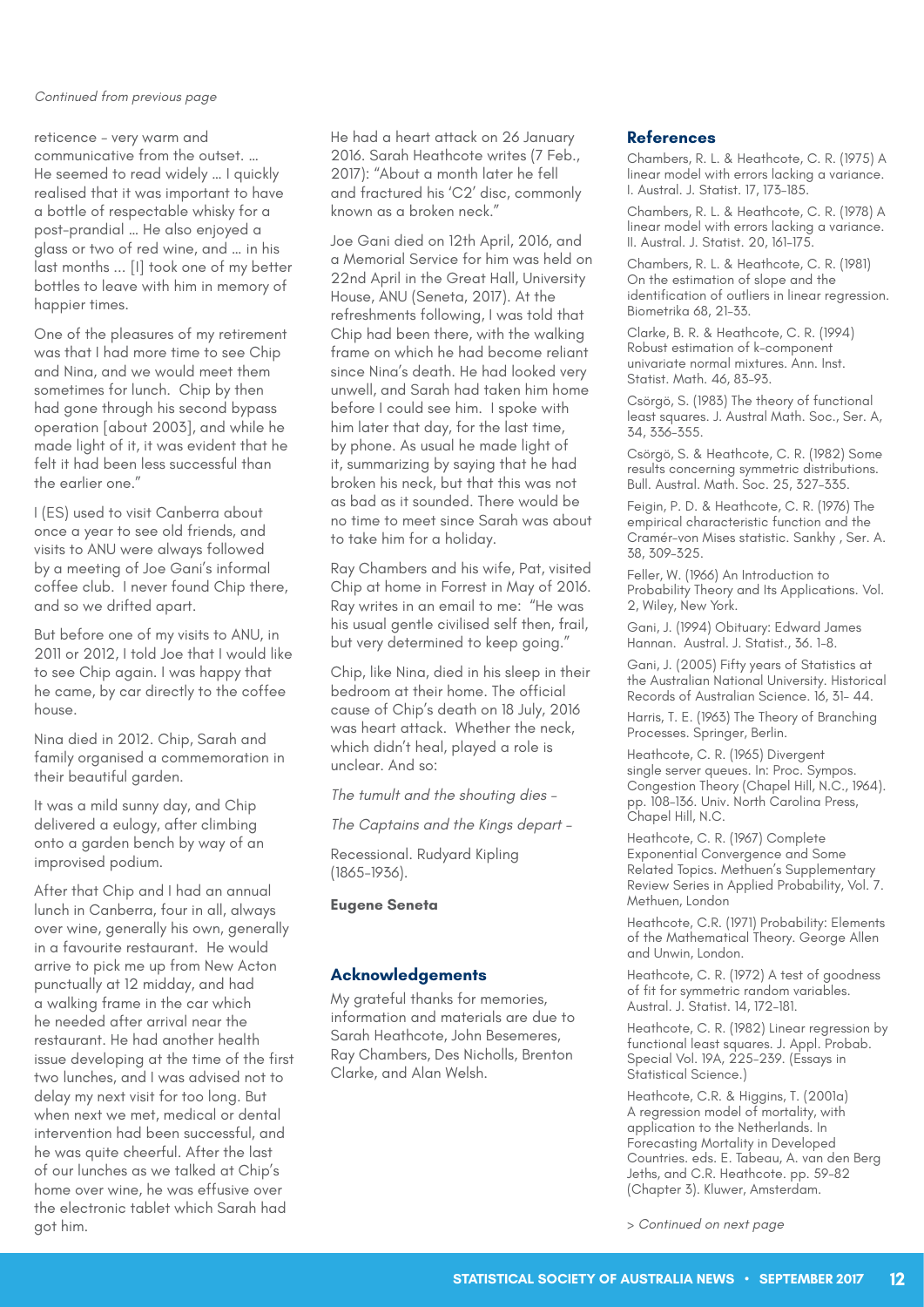Heathcote, C.R. & Higgins, T. (2001b) Forecasting mortality from regression models; the case of the Netherlands. In Forecasting Mortality in Developed Countries. eds. E. Tabeau, A. van den Berg Jeths, and C.R. Heathcote. pp.83-104 (Chapter 4). Kluwer, Amsterdam:

Heathcote, C. R. & Moyal, J. E. (1959) The random walk [in continuous time] and its application to the theory of queues. Biometrika 46, 400–411.

Heathcote, C. R. & Pitman, J. W. (1972) An inequality for characteristic functions. Bull. Austral. Math. Soc. 6, 1–9.

Heathcote, C. R., Puza, B. D. & Roberts, S. P. The use of aggregate data to estimate Gompertz-type old-age mortality in heterogeneous populations. Australian and New Zealand J. Statist. 51 (2009), no. 4, 481–497.

Heathcote, C. R., Rachev, S. T. & Cheng, B. (1995) Testing multivariate symmetry. J. Multivariate Anal. 54, no. 1, 91–112.

Heathcote, C. R., Seneta, E. & Vere-Jones, D. (1967) A refinement of two theorems in the theory of branching processes. Teor. Verojatnost. i Primenen. 12, 341–346.

Heathcote, C. R. & Silvapulle, M. J. (1981) Minimum mean squared estimation of location and scale parameters under misspecification of the model. Biometrika 68, 501–514.

Heathcote, C. R. & Welsh, A. H. (1983) The robust estimation of autoregressive processes by functional least squares. J. Appl. Probab. 20, 737–753.

Heyde, C.C. (1972) Martingales: a case for a place in the statistician's repertoire. Invited Paper. Austral. J. Statist., 14, 1-9.

Lièvre, A., Brouard, N. & Heathcote, C. (2003) The estimation of health expectancies from cross-longitudinal surveys. Math. Popul. Stud. 10, 211–248.

Seneta, E. (1973) Non-Negative Matrices. An Introduction to Theory and Applications. George Allen and Unwin, London:

Seneta, E. (1988) Silhouettes in early Australian Statistics. Austral. J. Statist., 30(B), 2 – 22.

[Bicentennial History Issue, C.C. Heyde and E. Seneta, eds.]

Seneta, E. (2017) Obituary: Joseph Mark Gani A.M. DSc FAA FASSA. J. Appl. Prob., 54, 1-11.

Seneta, E. & Gani, J.M. (2009) Christopher Charles Heyde. Historical Records of Australian Science, 20, 67-90.

Weatherburn, C. E. (1946) A First Course in Mathematical Statistics. Cambridge University Press, Cambridge.

## **REGISTER NOW FOR OUR WORKSHOP**

## **Developing Your Career to Thrive in a Data-rich, Technology-driven, Reproducible Research Environment**

**with presenter Professor Di Cook, Department of Econometrics and Business Statistics , Monash University**

#### **held on 25 September 2017 in Coolangatta, at the Oaks Calypso Plaza, 99 Griffith St, Coolangatta.**

Professor Di Cook is a Fellow of the American Statistical Association, and Ordinary Member of the R Foundation. Her research is in data visualisation, exploratory data analysis, multivariate methods, data mining and statistical computing. She has developed methods for visualising high-dimensional data using tours, projection pursuit, manual controls for tours, pipelines for interactive graphics, a grammar of graphics for biological data, and visualizing boundaries in high-d classifiers. She has experimented with visualising data in virtual environments, participated in producing software including xgobi, ggobi, cranvas and several R packages. Her current work is focusing on bridging the gap between statistical inference and exploratory graphics. She is currently doing experiments using Amazon's Mechanical Turk, and eye-tracking equipment. Some of the applications that she has worked on include backhoes, drug studies, mud crab growth, climate change, gene expression analysis, butterfly populations in Yellowstone, stimulus funds spending, NRC rankings of graduate programs, technology boom and bust, election polls, soybean breeding, common crop population structures, insect gall to plant host interactions, Melbourne pedestrian traffic sensors, soccer and tennis statistics.

#### **The workshop will be about**

- 1. Reproducible research, for publications, talks, and web sites using Rmarkdown with the R ecosystem.Many journals now require you to submit code to reproduce the results reported in your paper, and this will become the norm over the next few years. Maintaining a public profile is important for many careers, and new tools using hugo enable web site construction, including blogs.
- 2. Why and how to organise data. Concepts of tidy data, and learning to rearrange data will be covered. It is often said that the data cleaning stage, often neglected in statistics education, takes 95% of your time. Being efficient in data handling can allow you to spend more time thinking about the problem to be solved.
- 3. Making effective plots, grammar of graphics, good practices: Mapping data to graphical elements in plots using ggplot2. Simple plots, scatterplots, bar charts, time series, profiles, boxplots. Using cognitive principles to improve plots. Advanced graphics, layering, maps, interactivity: Layering different data sets, drawing maps, exploring model fits, multivariate plots. Simple interactive graphics.

For more information and to register please check out our website: [http://www.statsoc.org.au/events/ssai-events/cpd85-developing-career](http://www.statsoc.org.au/events/ssai-events/cpd85-developing-career-thrive-data-rich-technology-dri)[thrive-data-rich-technology-drive-reproducible-research-environment/](http://www.statsoc.org.au/events/ssai-events/cpd85-developing-career-thrive-data-rich-technology-dri).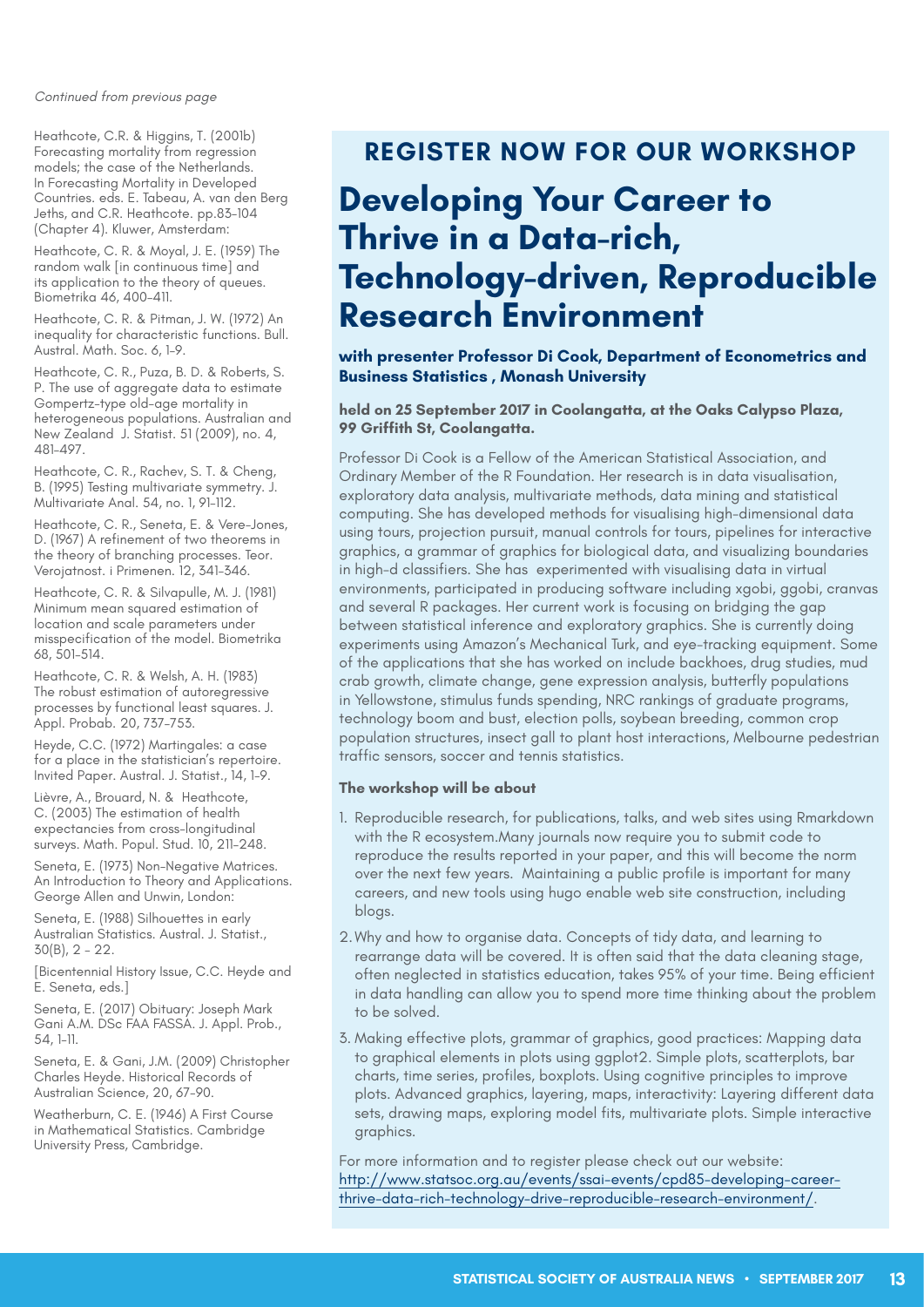## **QLD Branch**

## **SSA-QLD Career Pathways seminar**



Left to Right: Ms Lee Jones, President of SSA-QLD branch; Ms Angela Emblen-Reeves and *Ms Jo' Anne Langham, Australian Tax Office; Mr Chris Galvin, Queensland Health; Prof Gita Mishra, The University of Queensland; Ms Jeeva Kanesarajah, 2017 SSA-QLD Young Statistician Representative.* 

The SSA-QLD Career pathways seminar was held on the 1st of August 2017 with a record turnout of 50 early career statisticians from universities, industry and government agencies.

Ms Jo'Anne Langham and Ms Angela Emblen-Reeves spoke about their experiences as analysts and employers in the Australian Tax Office. The spoke about the "Smarter Data" initiative by the ATO, and the need of analyst to be able to translate key findings to suit a lay audience. "Numbers resonate with people who are making decisions" Ms Langham noted.

Mr Chris Galvin from Queensland Health spoke of his diverse background and being able to link his clinical background with his statistical work gave him a competitive edge in his career. He highlighted the importance of being able to meet work deadlines and being reliable as an important aspect government employees need for career progression.

Professor Gita Mishra from The University of Queensland discussed the importance of working with great people as a stepping stone during the course of her career. She highlighted the need for statisticians to develop content knowledge of their research area e.g. biology, epidemiology, beyond statistics alone. She emphasised learning as a life-long process, and the importance of statisticians in research to be first authors or senior authors for career progression as an academic statistician. She spoke of the rise of social media and how researchers need to use this to their advantage as a method for research translation, maximizing research impact, and to communicate the importance of the research to the broader public.

All presenters emphasised the importance of not only having subject knowledge but also the importance of interpersonal skills, the ability to write and speak well. There was robust discussions at the Q & A, followed by a networking session.

**Jeeva Kanesarajah**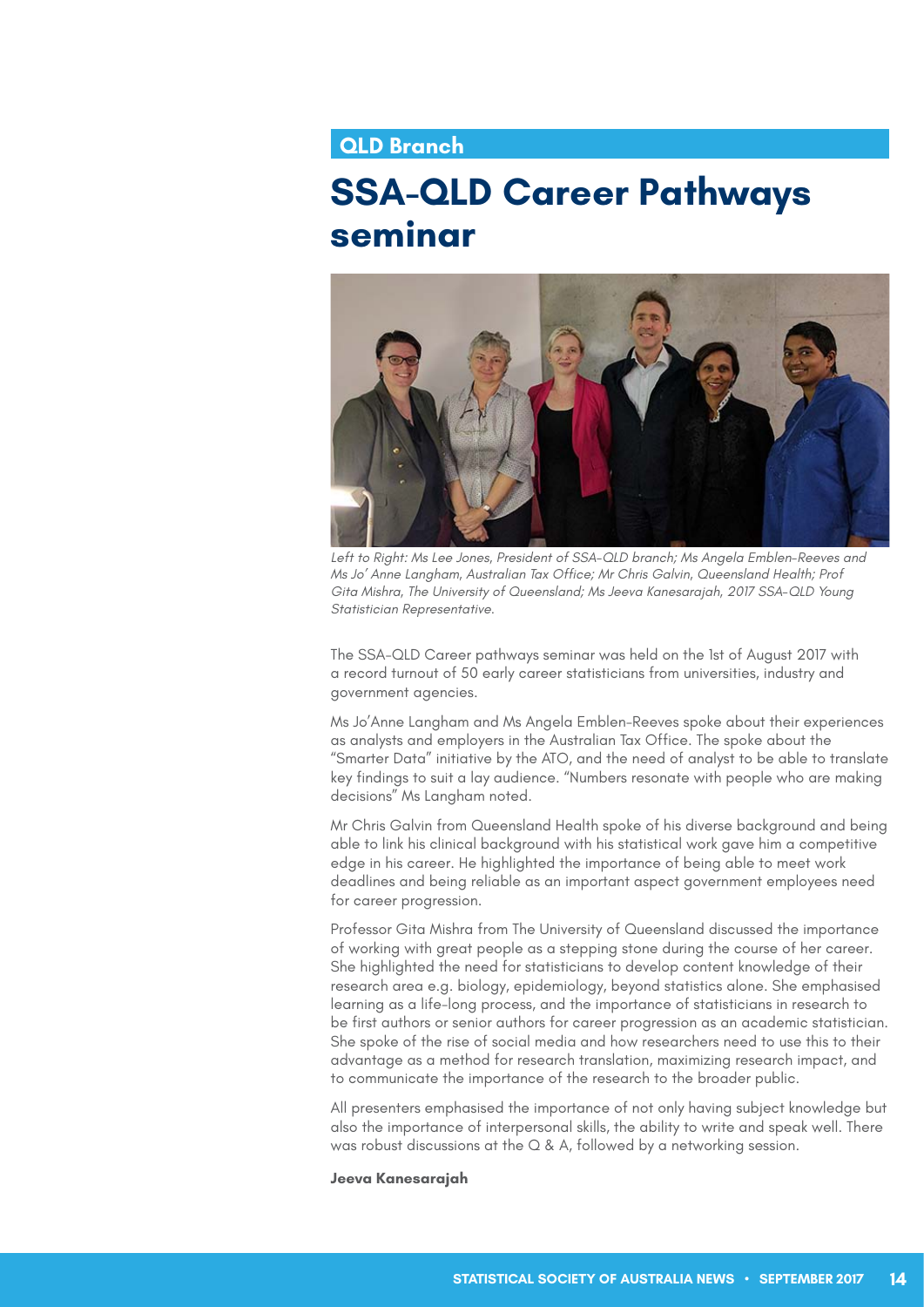## **VIC Branch**

## **Victorian Branch July meeting: An actuary, a data scientist and a statistician walk into a bar…**

Ever wondered what the difference is between an Actuary, a Data Scientist and a Statistician?

Actuaries do it until death, disability or withdrawal

Data scientists do it with models Statisticians probably do it.

On July 27, the Victorian branch jointly hosted an event with Data Science Melbourne and the Actuary Institute, where a member from each profession (plus someone who identified as all three!) discussed what it is that they actually do. Amanda Aitken represented the actuaries, Gareth Dickenson the data scientists, and the Victorian Branch's very own Sandy Clarke represented the statisticians. In addition, Mika Alo talked about his work as an actuarial-data scientiststatistician. Through their entertaining and informative talks, each of the speakers gave an insight into how they ended up in their profession, what they enjoy about it, and what it is that they spend their days doing. Although these three careers may sometimes be thought of as being somewhat distinct, the message that we're far more similar than we are different came through strongly.

**Jessica Kasza**

## **SA Branch**

## **South Australian SSA 28 June 2017 Meeting**



# **DAGs, Counterfactuals and Data generation process** *Murthy Mittinty*

The speaker at the June 2017 meeting of the SA Branch was Murthy Mittinty from the School of Public Health, the University of Adelaide. His primary methodological research was to distinguish between association and causation in the health sciences and the study of the mechanisms by which causal effects arise. His talk "DAGs, counterfactuals and data generation process" was a piece of his current methodological research work. In his presentation, Murthy raised the point about longitudinal data which brings many challenges to modelling. He illustrated some of these challenges using directed acyclic graphs, and also presented some recent methods that have been proposed using counterfactuals theory to study such data generating mechanisms.

At the beginning of his talk, Murthy described the Directed Acyclic Graph (DAG) in detail with Simpson's paradox, local directed Markov properties, Global Markov properties and factorization of joint densities according to the structure of DAGs. Murthy also discussed the G-methods: the marginal structural models (MSM, G-formula), MSM-inverse probability treatment weights (MSM-IPTW) and the structural nested mean models (G-estimation) that have been suggested using counterfactuals theory. At the end of the DAG discussion, he illustrated with an example-DAG of a real world problem: the causal relationship between obesity and pre-eclampsia, highlighting the time dependent confounding using joint, marginal and conditional distributions. In conclusion, the DAG should be used cautiously, otherwise mistakes can be made and conclusions can be adversely affected, he said.

A dinner was held right after the meeting at an Indian Restaurant in Adelaide.

## **Shahid Ullah**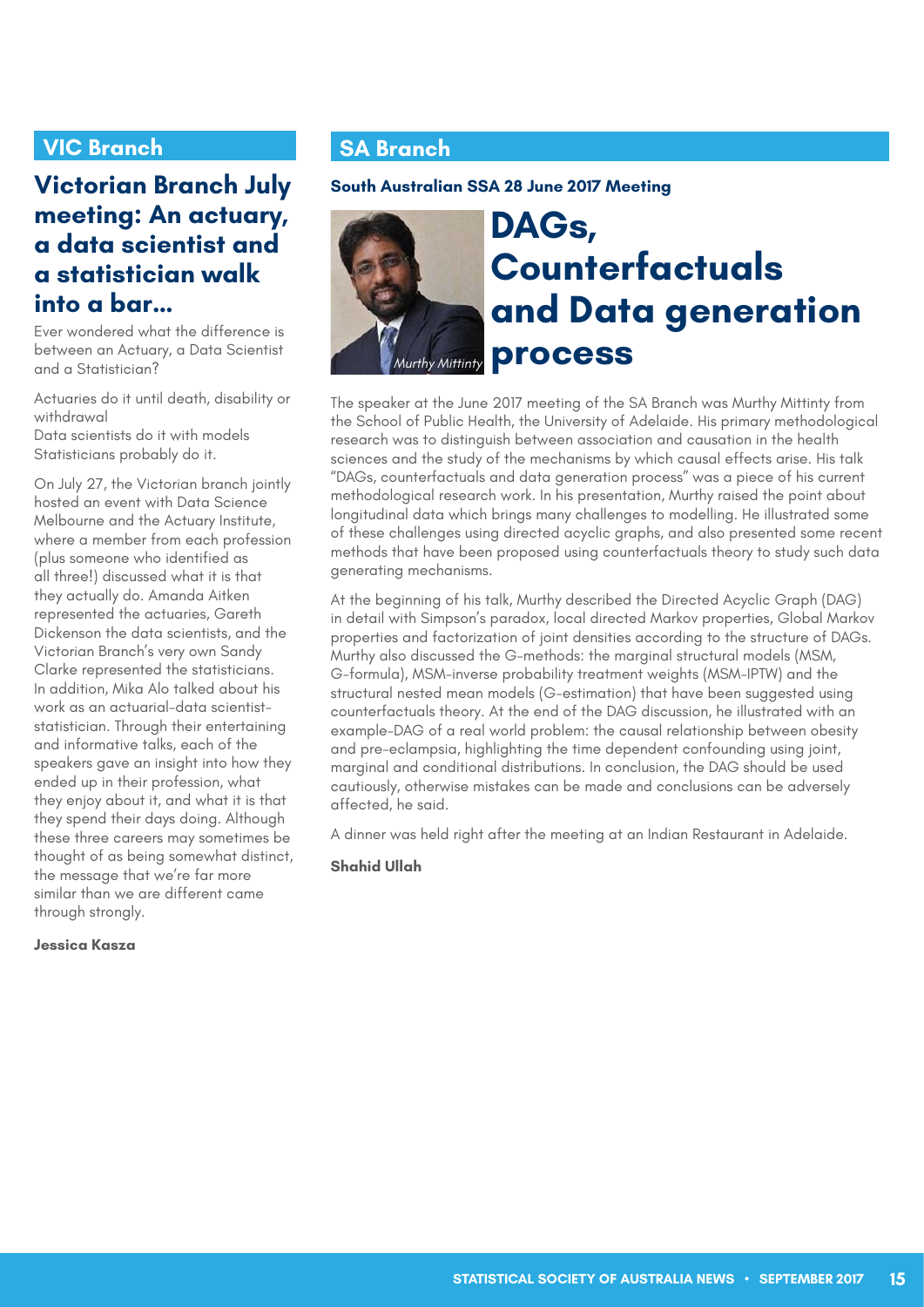## **From the Office**

Things at the SSA Office are usually pretty quiet, but for the past few months it's been intense, with preparations for YSC2017, hosting several workshops and getting to the tender stage for the refurbishment of our website. Many meetings, usually by teleconference, are required for the day-to-day running of the Statistical Society, but as events like our Young Statisticians Conference approach, we're suddenly looking at weekly meetings, which certainly keeps me on my toes. Our teleconferences are always a good opportunity to get to know our members- even if it's just their voice.

As mentioned before tenders have gone out to about ten different website designers, asking for submissions of proposals for a new look for our website. At this stage we have received three proposals and I can already tell that the selection process will be very difficult indeed, because the different companies all have so much to offer. This is a very exciting time and I can't wait to see the final product. Hopefully we'll have a new website up and running within the first quarter of next year, but before this can happen a lot of people will be working awfully hard to make it all happen. We can only hope that our members will like what we will have in stall for them.

As new tasks are added to my list, there'll be one less for me in the future: writing a "From the Office" column for our quarterly newsletter. It's been sometimes challenging coming up with topics to write about, but at the same time I've liked the idea of being able to call myself a bit of a newsletter "columnist". I suppose if I miss this task terribly I can always take it up again for the eNewsletter.

Thank you to all the readers who have supported the SSA quarterly newsletter for so many years.

**Marie-Louise Rankin**  Executive Officer

# **SSA Job Board**

Have you seen the SSA Job Board [\(http://careers.statsoc.org.au/](http://careers.statsoc.org.au/)) yet? It was added to our website just over three years ago and while it had a slow start, people have certainly caught on now. The Job Board currently has 87 registered employers and 172 registered job seekers. 52 resumes have been uploaded and can be viewed by potential employers.

Our Job Board has many helpful features, such as tips on how to prepare a resume, what NOT to include in your resume, how to prepare for your interview, how to advance your career and how to manage in a digital world [\(http://careers.statsoc.](http://careers.statsoc.org.au/jobseeker/resources/) [org.au/jobseeker/resources/](http://careers.statsoc.org.au/jobseeker/resources/)). Job Seekers can create job alerts so that they get notified when a new ad is listed.

Employers can view the uploaded anonymous resumes for free. If they see one that they find interesting, they can contact the Job Board managers to let them know that they would like to contact the person who posted the resume. The Job Board managers will then get in touch with that person and if he or she would like to follow it up, they will connect employer and potential employee for a fee of \$35.00, payable by the potential employer.

From the (passive) job seekers' view they have nothing to lose. Their resume just sits there waiting for the right employer to see it.

We are lucky to have this great tool on our website. It did not cost the Statistical Society anything to have the Job Board installed. We now share the fees with the Job Board managers, "Your Membership", based in the US. Our Job Board will not make the Society rich or even contribute significantly to its income. However it does provide an extra service for our members and I hope that one day it will develop into the hub for all things to do with the statistical job market.